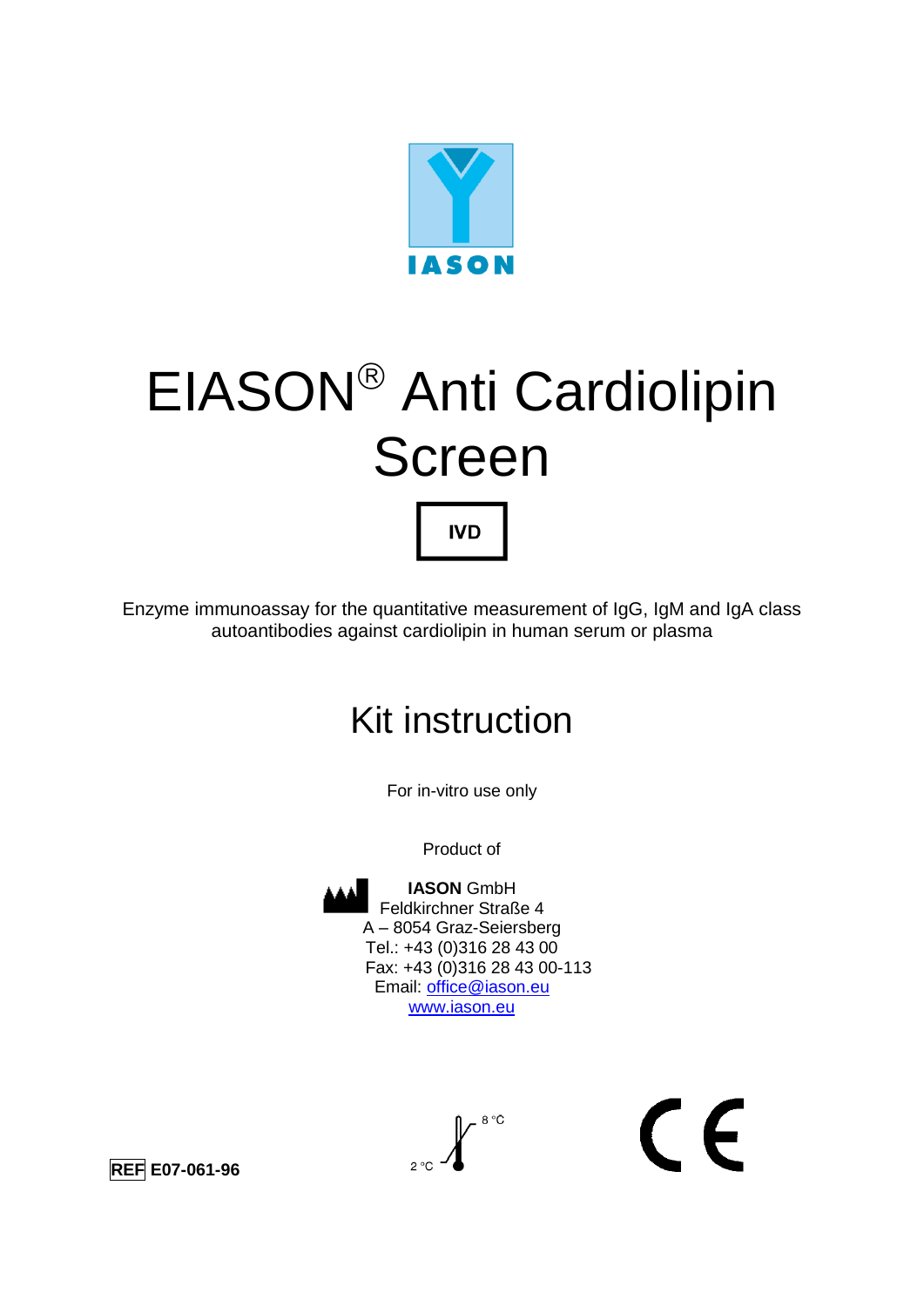# **Used IFU-Symbols**

| <b>Symbol</b> | <b>English</b>                | <b>Symbol</b> | <b>English</b>                 |
|---------------|-------------------------------|---------------|--------------------------------|
| <b>IVD</b>    | In vitro diagnostic<br>device | <b>BU</b>     | Sample buffer                  |
| <b>REF</b>    | Order number                  | <b>CONJ</b>   | Enzym conjugate<br>concentrate |
|               | Product of                    | <b>WASH</b>   | Concentrated wash<br>solution  |
| 8 °C<br>2°C   | Storage                       | <b>LOT</b>    | <b>Batch code</b>              |
| $\mathsf{F}$  | <b>European Conformity</b>    | <b>SUB</b>    | Substrate                      |
|               | Expiry date                   | <b>STOP</b>   | <b>Stop Solution</b>           |
| CAL A-CAL D   | Calibrators                   | <b>MPL</b>    | Microplate                     |

# **Intended Use**

*For in-vitro use only.*

The EIASON® Anti Cardiolipin Screen kit is an enzymeimmunoassay intended for the simultaneous quantitative determination of IgG, IgM and IgA autoantibodies against cardiolipin in human serum or plasma.

# **Summary**

Antiphospholipid syndrome (APS, Hughes Syndrome) is a systemic autoimmune disease that causes thromboses, recurrent miscarriage or stillbirths, and stroke. Clinical symptoms are accompanied by specific autoantibodies in the blood, which bind to phospholidids like cardiolipin, or phospholipid- binding proteins like beta-2 glycoprotein I. Autoantibodies against proteins of the coagulation cascade, e.g. prothrombin or annexin V may also be found in patients with APS woth odtherwise negative phospholipid antiobody results. In primary APS autoantibodies against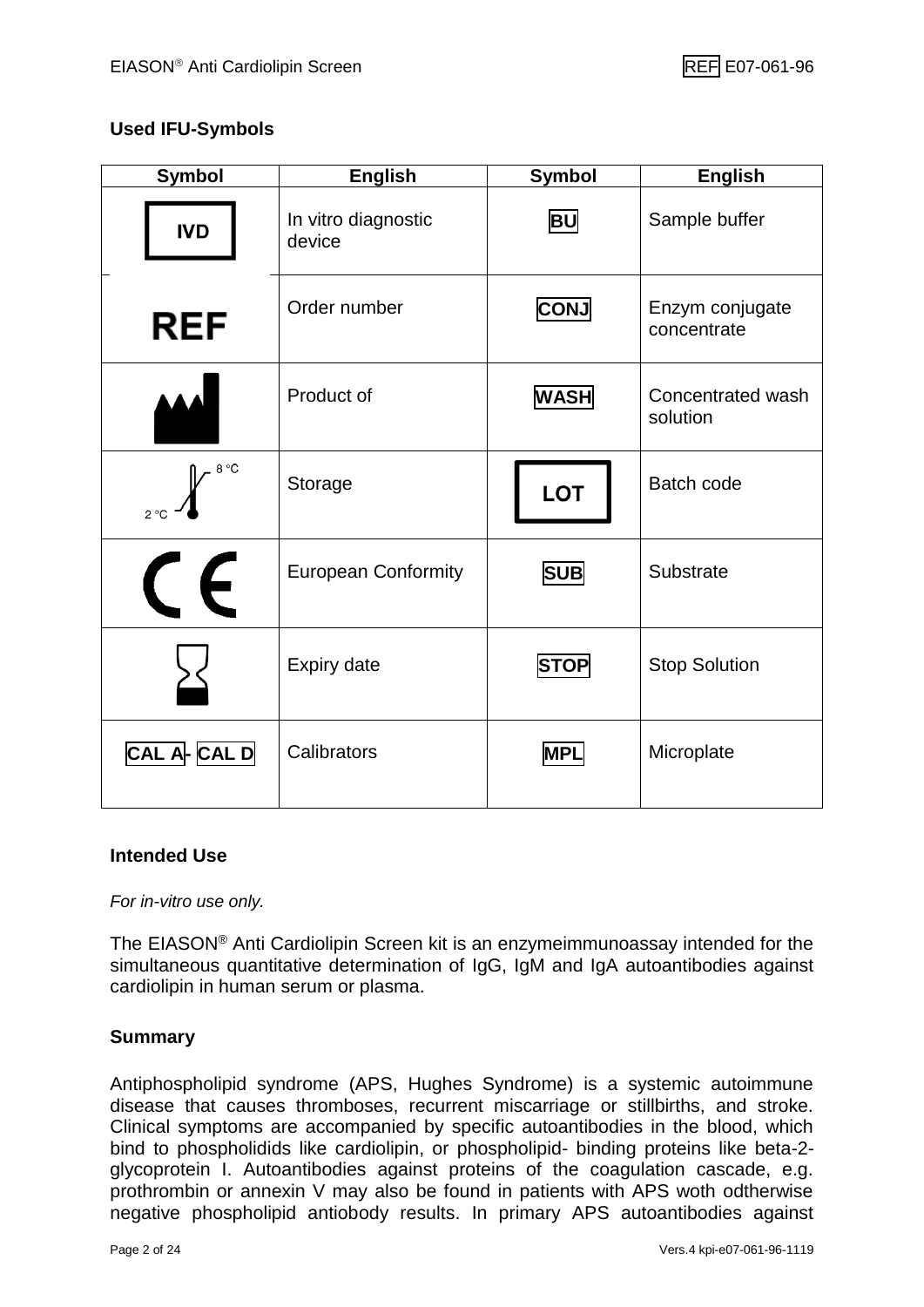phospholipids appear independently, while in secondary APS phospholipid antibodies are detected in conjunction with oder autoimmune diseases, such as lupus erythematosus, rheumatoid arthritis, or Sjögren's syndrome.

# **Assay principle**

Highly purified cardiolipin is coated on microwells saturated with β-2-glycoprotein I. The determination is based on an indirect enzyme linked immune reaction with the following steps:

Specific antibodies in the patient sample bind to the antigen coated on the surface of the reaction wells. After incubation, a washing step removes unbound and unspecifically bound serum or plasma components. Subsequently added enzyme conjugate binds to the immobilized antibody-antigen-complexes. After incubation, a

second washing step removes unbound enzyme conjugate. After addition of substrate solution the bound enzyme conjugate hydrolyses the substrate forming a blue coloured product. Addition of an acid stops the reaction generating a yellow endproduct.

The intensity of the yellow colour correlates with the concentration of the antibodyantigen-complex and can be measured photometrically at 450 nm.

# **Warnings and Precautions**

The EIASON® Anti Cardiolipin Screen kit is for in vitro diagnostic use only and is not for internal use in humans or animals. This product must be used strictly in accordance with the instructions set out in the Package Insert. IASON will not be held responsible for any loss or damage (except as required by statute) caused, arising out of non-compliance with the instructions provided.

CAUTION: this kit contains material of human and/or animal origin. Handle kit reagents as if capable of transmitting an infectious agent.

Source material from Human origin which is used in this kit was tested and found negative for HbsAG and HIV as well as for HCV antibodies. However, since there is no diagnostic procedure that excludes these agents with 100 percent certainty all components should be handled as potentially hazardous material.

Appropriate precautions and good laboratory practices must be used in the storage, handling and disposal of the kit reagents. Disposal of kit reagents should be in accordance with local regulations.

#### **Damaged test kit**

In case of serious damage to the test kit or components, the company IASON must be notified in writing at least one week after receiving the kit. Severely damaged single components should not be used for the test run. They have to be stored until a final solution has been found.

#### **Shelf Life and Storage of Reagents**

This kit is stable until the stated expiry date if stored as specified. Upon receipt, store all reagents at  $2-8$  °C. Do not expose tests reagents to heat, sun or strong light during storage and usage. Diluted sample buffer and wash buffer are stable for at least 30 days when stored at  $2-8$  °C, but consumption on the same day is recommended.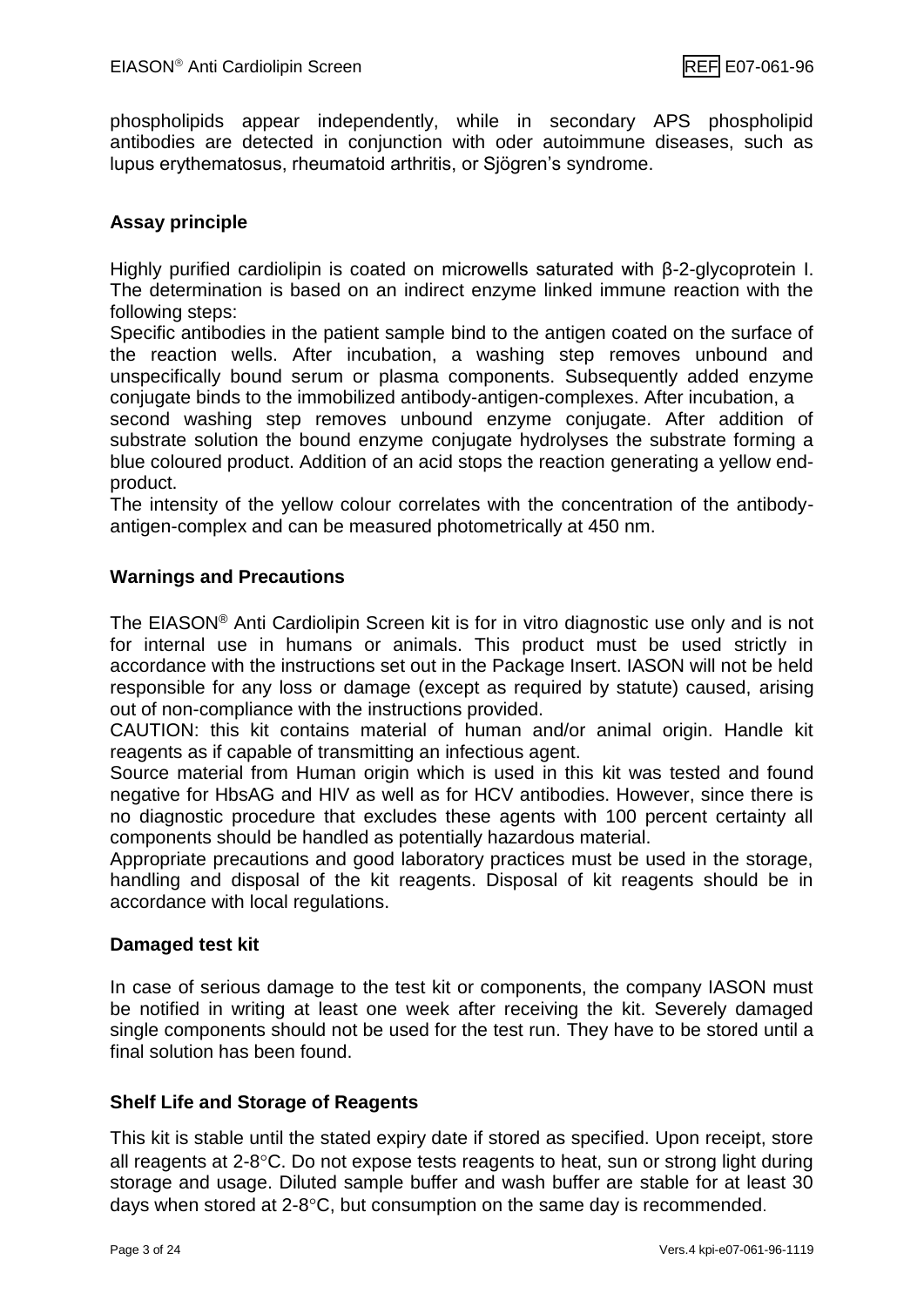# **Storage and preparation of serum samples**

Specimens to be analysed should be assayed soon after separation, refrigerated at 2-8 $\degree$ C for up to 5 days or stored, preferably in aliquots, at or below -20 $\degree$ C up to six months. Repeated freezing and thawing or increases in storage temperature must be avoided. Incorrect storage of serum or plasma samples can lead to loss of autoantibody activity.

#### Do not use lipaemic or grossly haemolysed serum samples.

When required, thaw test sera or plasma at room temperature and mix gently to ensure homogeneity.

Testing of heat-inactivated sera is not recommended.

# **Materials provided**

*Allow all reagents 1-7 to reach room temperature (20-25°C) before use.*

- 1. MPL Divisible microplate consisting of 12 modules of 8 wells. Ready to use.
- 2.  $CAL$  A  $CAL$  D ready to use, 1.5 mL each, containing cardiolipin antibodies in a serum/buffer matrix (PBS, BSA, detergent, NaN<sup>3</sup> 0.09%). Ready to use. CAL A "-" 3.3 U/mL = Negative Control,  $\overline{CALB}$  "+/-" 10 U/mL = Cut Off Control, CAL C "+" 30 U/mL = Positive Control, CAL D "++" 90 U/mL = Strong Positive Control.
- 3. BU Sample buffer, 1 vial, 20 mL, (PBS, BSA, detergent, NaN<sub>3</sub> 0.09%), yellow, concentrate 5 x, dilute the vial with distilled water to a final volume of 100 mL prior to use. Stable at 2-8°C for at least 30 days after preparation or until the expiration date printed on the label.
- 4. CONJ Enzyme Conjugate solution 1 vial 15 mL (PBS, BSA, detergent, Proclin  $\overline{0.05\%}$ ), light red, anti-human IgG, anti-human IgM and anti-human IgA antibodies, labelled with horseradish peroxidise, ready to use.
- 5. SUB Peroxidase substrate (tetramethyl benzidine; TMB; 15 mL ready to use).
- 6. STOP Stop solution (contains acid; 15 mL ready to use).
- 7. WASH wash solution (TRIS, detergent, NaN<sup>3</sup> 0.09%), concentrate 50 x. Dilute the vial with distilled water to a final volume of 1000 mL prior to use. Stable at 2- 8°C for at least 30 days after preparation or until the expiration date printed on the label.
- 8. 1 Instruction for use
- 9. 1 Certificate of analysis

# **Materials required but not provided in the kit:**

- Pipettes capable of dispensing 10, 100 and 1000 µL
- Vortex Mixer
- Distilled water
- ELISA plate reader suitable for 96 well formats and capable of measuring absorbances at 450 nm and optional 620 nm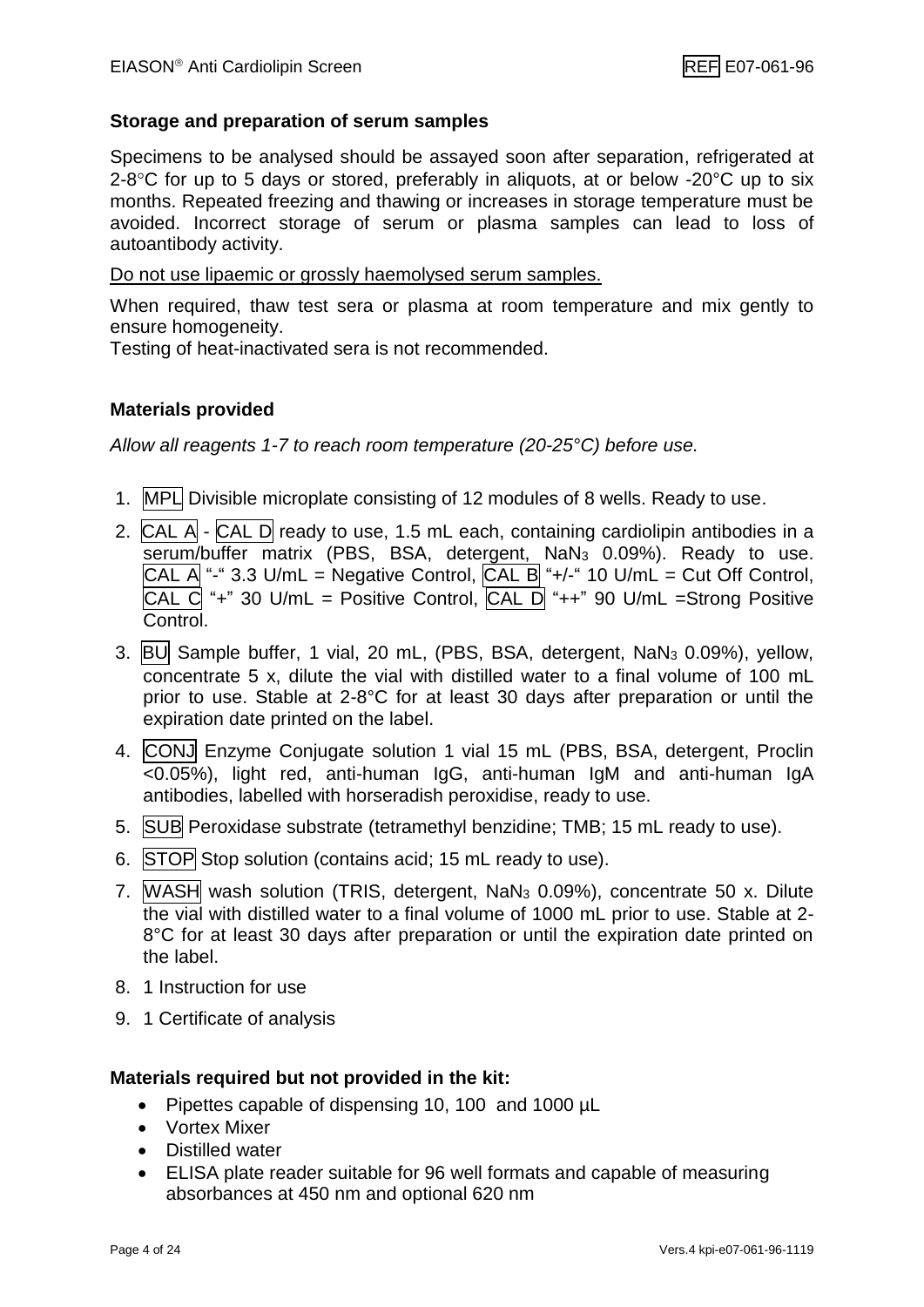# **Assay procedure**

## *General remarks*

- 1. All reagents and specimens must be allowed to come to room temperature before use. All reagents must be mixed without foaming.
- 2. Once the test has been started, all steps should be completed without interruption.
- 3. Use new disposal plastic pipette tips for each standard, control or sample in order to avoid cross contamination
- 4. Absorbance is a function of the incubation time and temperature. Before starting the assay, it is recommended that all reagents are ready, caps removed, all needed wells secured in holder, etc. This will ensure equal elapsed time for each pipetting step without interruption.
- 5. As a general rule the enzymatic reaction is linearly proportional to time and temperature.
- 6. Each assay run must include a standard curve and controls.

# *Test procedure*

All CAL, CO and samples, and should be run in duplicate and should be run concurrently so that all conditions of testing are the same.

1. CAL A - CAL D ready to use, 1.5 mL each, containing cardiolipin antibodies in a Dilute all samples 1:100 with diluted **BU** before assay. Therefore combine 10 µL of sample with 990  $\mu$ L of  $|BU|$  in a polystyrene tube. Mix well.

2. Pipette 100  $\mu$ L of CAL A - CAL D and diluted patient samples into the wells (in duplicate recommended).

3. Incubate for 30 minutes at room temperature (20-25°C).

4. Discard the samples by briskly inverting the frame of strip wells over a suitable receptacle. Wash 3 times with 300 µL of diluted WASH per well and each time tap the inverted wells gently on a clean dry absorbent surface to remove any droplets of wash buffer.

5. Pipette carefully 100 µL of CONJ into each well.

6. Incubate for 15 minutes at room temperature (20-25°C).

7. Discard the CONJ by briskly inverting the wells over a suitable receptacle, wash 3 times with diluted WASH as described under point 4.

8. Pipette carefully 100 µL of SUB into each well.

9. Incubate for 15 minutes at room temperature (20-25°C).

10. Stop the substrate reaction by careful addition of 100  $\mu$ L of STOP to each well (this will cause the blue colour to turn yellow) and shake the plate for about 5 seconds on a plate shaker to ensure uniformity of the solution in each well. It is most important to ensure that the substrate incubation time (i.e. time from addition of SUB to addition of STOP) is the same for each well.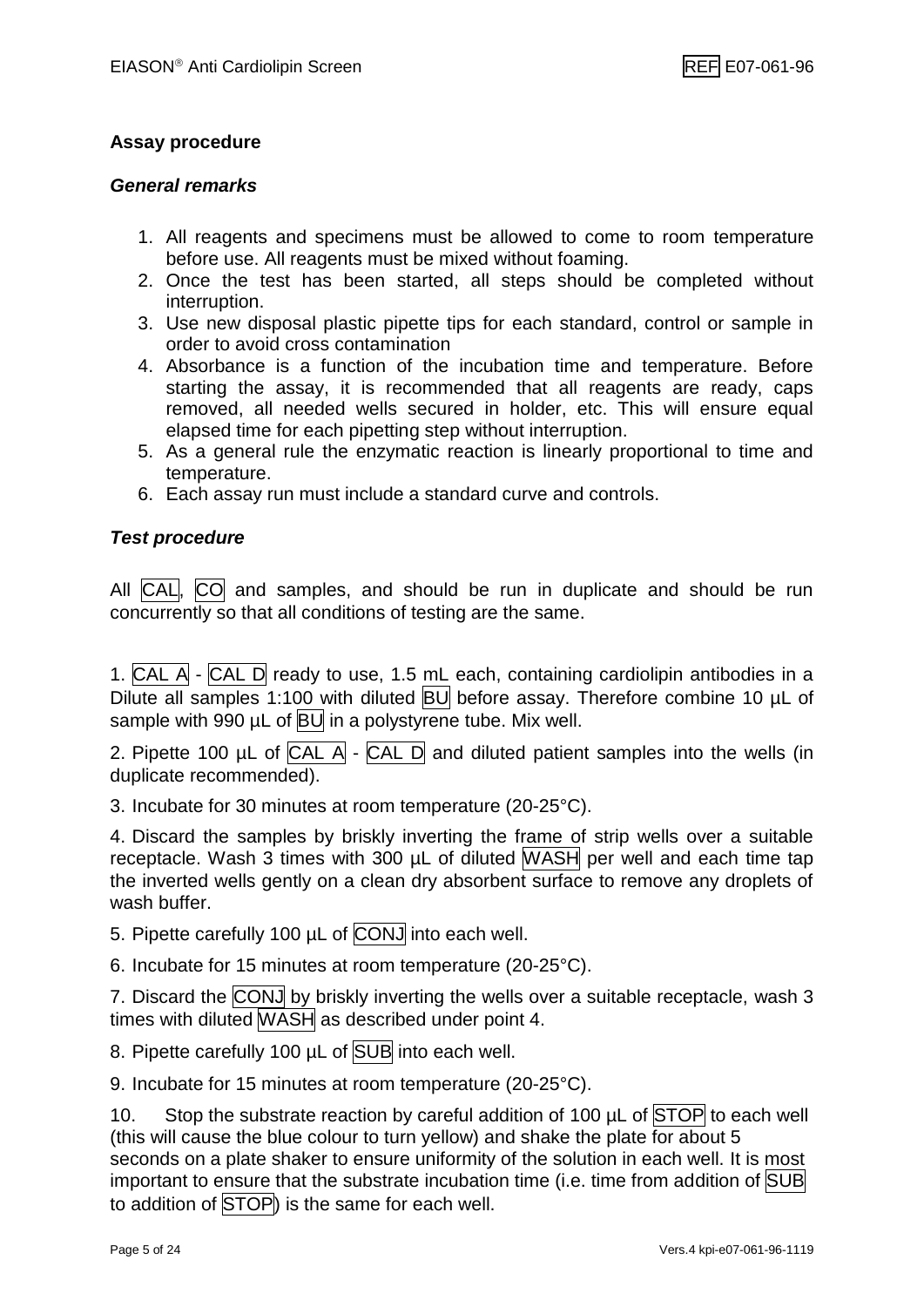11. Incubate for 5 minutes at room temperature

12. Measure the absorbance of each well at 450 nm and optional at 405 nm for overrange filter (reference 620 – 650 nm) within 30 minutes after end of incubation before.

or fully automated on:

- > **IASON<sup>®</sup> Quardette**
- > **IASON<sup>®</sup> PersonalLab**
- > **IASON<sup>®</sup> Gladiator**

#### **Calulation of results**

For quantitative calculation plot the optical density of each calibrator versus the calibrator concentration to create a calibration curve by interpolation. Using data reduction software a 4-Parameter-Fit with lin-log coordinates for optical density and concentration is the data reduction method of choice.

# **Expected values**

| <b>Negative</b> | $<$ 10 U/mL    |
|-----------------|----------------|
| Positive        | $\geq$ 10 U/mL |

Each laboratory is recommended to determine ranges for their local population. The results alone should not be the only reason for any therapeutic consequences. The results should be correlated to other clinical observations and diagnostic tests

# **Quality control**

The regular use of control samples at several analyte levels is advised to ensure dayto-day validity of results. Controls should be tested as unknowns. Quality Control charts should be maintained to follow the assay performance.

Good laboratory practice requires that controls be run with each calibration curve. A statistically significant number of controls should be assayed to establish mean values and acceptable ranges to assure proper performance.

It is recommended to use control samples according to state and federal regulations. The use of control samples is advised to assure the day to day validity of results. Use controls at both normal and pathological levels.

The controls and the corresponding results of the QC-Laboratory are stated in the QC certificate added to the kit. The values and ranges stated on the QC sheet always refer to the current kit lot and should be used for direct comparison of the results.

It is also recommended to make use of national or international Quality Assessment programs in order to ensure the accuracy of the results.

Page 6 of 24 Vers.4 kpi-e07-061-96-1119 Employ appropriate statistical methods for analysing control values and trends. If the results of the assay do not fit to the established acceptable ranges of control materials patient results should be considered invalid. In this case, please check the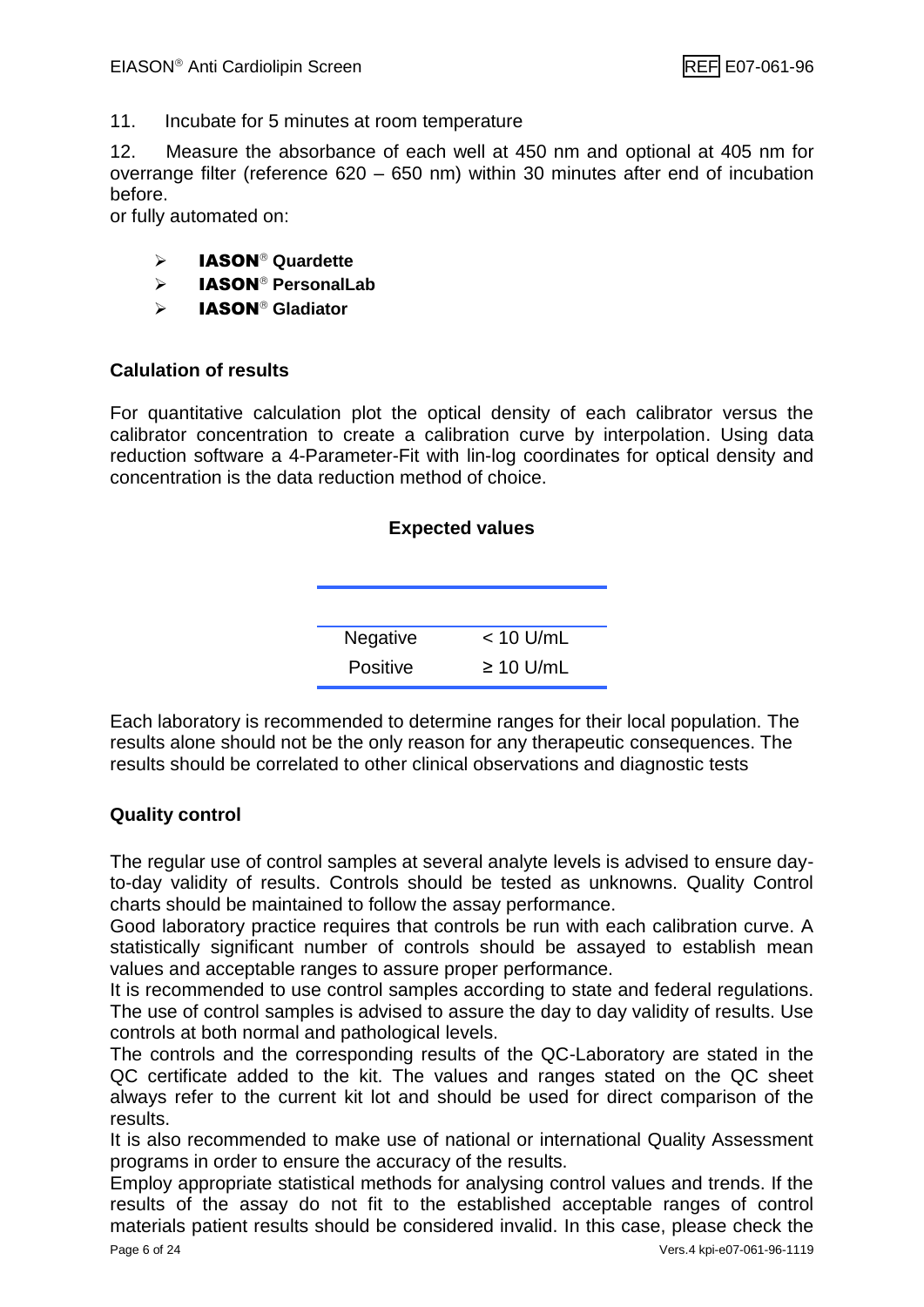following technical areas: Pipetting and timing devices; photometer, expiration dates of reagents, storage and incubation conditions, aspiration and washing methods. After checking the above mentioned items without finding any error contact your distributor or IASON GmbH directly.

# **Test characteristics**

# *Calibration*

The assay system is calibrated against the internationally recognised reference sera from E.N. Harris, Louisville and the specific reference material IRP 97/656 (IgG) and HCAL (IgG) / EY2C9 (IgM).

# *Measuring range*

The calculation range of EIASON<sup>®</sup> Anti Cardiolipin Screen is 0-90 U/mL.

# *Expected values*

In a normal range study with serum samples from healthy blood donors the following ranges have been established with the EIASON® Anti Cardiolipin Screen kit:

Cut-Off: 10 U/mL

# *Linearity*

Patient samples containing high levels of specific antibody were serially diluted in diluted BU to demonstrate the dynamic range of the assay and the lower/upper end of linearity. Activity of each dilution was calculated from the calibration curve using a 4-Parameter-Fit with lin-log coordinates.

| <b>Sample</b> | <b>Dilution</b> | <b>Observed</b><br>[U/mL] | <b>Expected</b><br>[U/mL] | O/E<br>[%] |
|---------------|-----------------|---------------------------|---------------------------|------------|
| 1             | 1:100           | 91.0                      | 91.0                      | 100        |
|               | 1:200           | 47.7                      | 45.5                      | 105        |
|               | 1:400           | 24.0                      | 22.8                      | 105        |
|               | 1:800           | 11.5                      | 11.4                      | 101        |
|               | 1:1600          | 6.0                       | 5.7                       | 105        |
| 2             | 1:100           | 69.1                      | 69.1                      | 100        |
|               | 1:200           | 33.5                      | 34.6                      | 97         |
|               | 1:400           | 15.9                      | 17.3                      | 92         |
|               | 1:800           | 7.8                       | 8.6                       | 91         |
|               | 1:1600          | 4.1                       | 4.3                       | 95         |

# *Limit of detection*

Functional sensitivity was determined to be: 1 U/mL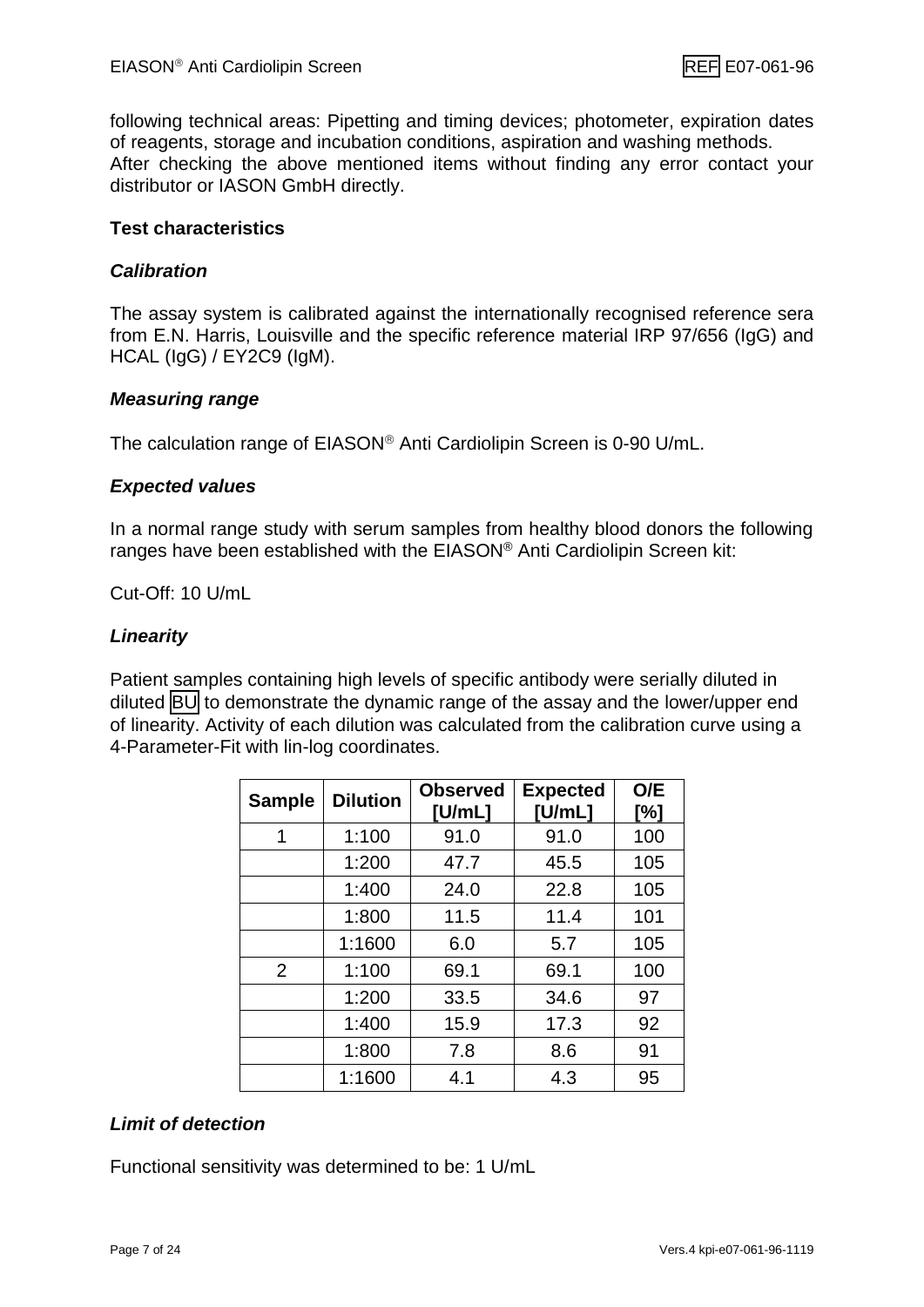# *Reproducibility*

#### Intra-assay precision:

Precision-within-assay was calculated for each of three samples from the results of 24 determinations in a single run. Results for precision-within-assay are shown in the table below.

| <b>Intra-Assay</b>  |               |      |  |  |
|---------------------|---------------|------|--|--|
| <b>Sample</b><br>No | <b>CV [%]</b> |      |  |  |
|                     | 5.8           | 12.4 |  |  |
| 2                   | 15.8          | 8.1  |  |  |
| 3                   | 43.7          | 4.7  |  |  |
|                     | 75.9          | 2.5  |  |  |

#### Inter-assay precision:

Run-to-run precision was calculated for each of three samples from the results of 6 different determinations in 5 different runs. Results for run-to-run precision are shown in the table below.

| <b>Inter-Assay</b>                                         |      |      |  |  |
|------------------------------------------------------------|------|------|--|--|
| <b>Sample</b><br><b>CV [%]</b><br>Mean [U/mL]<br><b>No</b> |      |      |  |  |
|                                                            | 4.5  | 13.3 |  |  |
| 2                                                          | 14.8 | 5.2  |  |  |
|                                                            | 42.1 | 4.1  |  |  |
|                                                            | 70.2 | 6.6  |  |  |

#### *Interferences*

No interference has been observed with haemolytic (up to 1000 mg/dL), lipemic (up to 3 g/dL triglycerides) or bilirubin (up to 40 mg/dL) containing sera or plasma.

Nor have any interfering effects been observed with the use of anticoagulants (Citrate, EDTA, heparin).

However for practical reasons it is recommended that grossly hemolyzed or lipemic samples should be avoided.

#### *Study results*

| <b>Study population</b> | n     | n Pos IgG | [%]     |
|-------------------------|-------|-----------|---------|
| <b>Primary APS</b>      | 8     |           | $100 -$ |
| <b>Secondary APS</b>    | 65    | 61        | 93.8    |
| Normal human sera       | 150 L |           | 5.3     |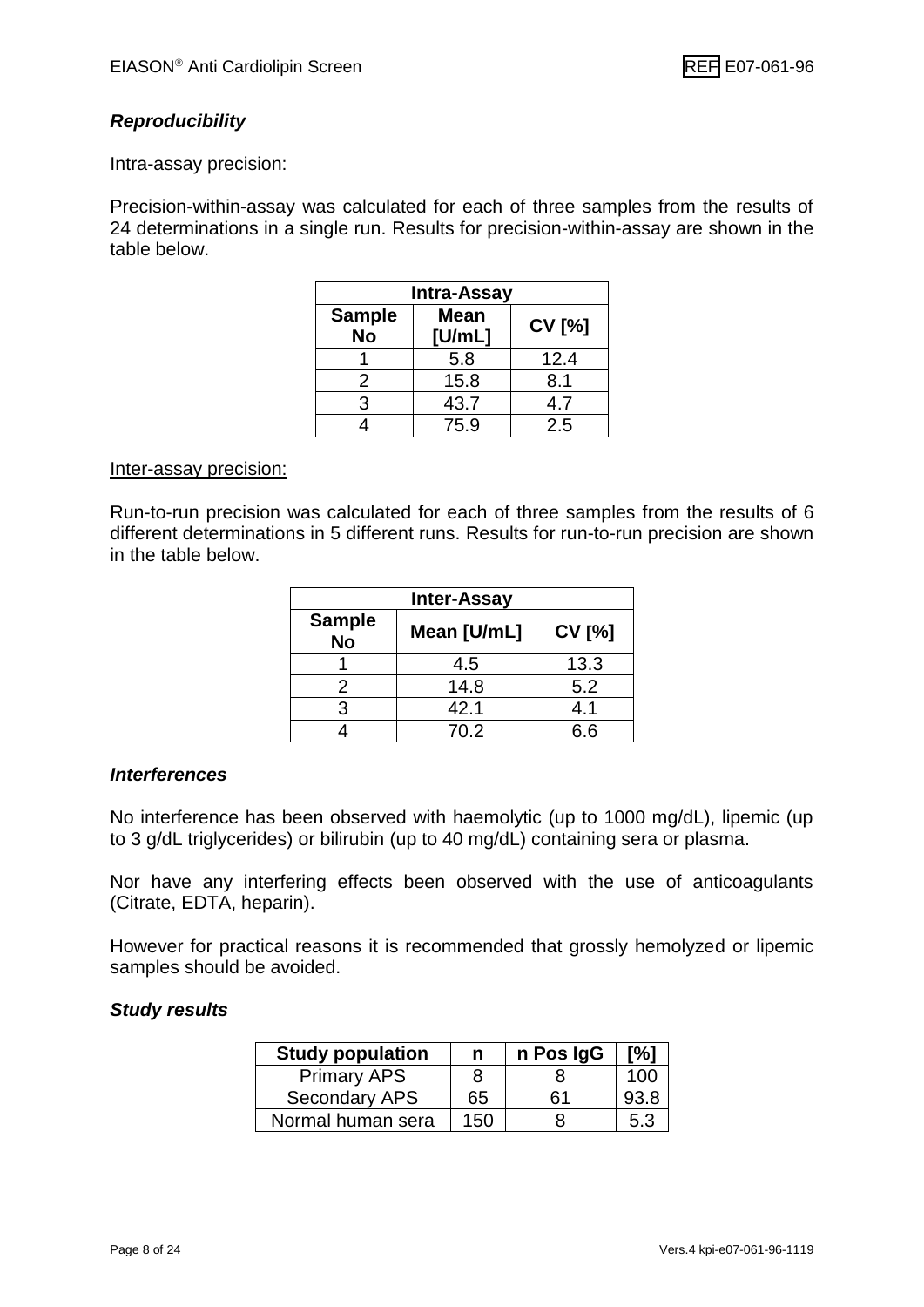|                           |                 | <b>Clinical diagnosis</b> |                 |     |  |
|---------------------------|-----------------|---------------------------|-----------------|-----|--|
|                           |                 | <b>Positive</b>           | <b>Negative</b> |     |  |
| EIASON <sup>®</sup> Anti  | <b>Positive</b> | 69                        | 8               |     |  |
| <b>Cardiolipin Screen</b> | <b>Negative</b> | 4                         | 142             |     |  |
|                           | <b>Sum</b>      | 73                        | 150             | 223 |  |
| Sensitivity               | 94.5 %          |                           |                 |     |  |
| Specificity               | 94.7 %          |                           |                 |     |  |
| Overall agreement         | 94.6 %          |                           |                 |     |  |

#### **Limitation of use**

The EIASON® Anti Cardiolipin Screen kit is a diagnostic aid. A definite clinical diagnosis should not be based on the results of a single test, but should be made by the physician after all clinical and laboratory findings have been evaluated concerning the entire clinical picture of the patient. Also every decision about therapy should be taken individually.

The above pathological and normal reference ranges for antibodies in patient samples should be regarded as recommendation only. Each laboratory should establish its own range according to ISO 15189 or other applicable laboratory guidelines.

#### **Legal aspects**

# *Reliability of results*

The test must be performed exactly as per the manufacturer's instructions for use. Moreover the user must strictly adhere to the rules of GLP (Good Laboratory Practice) or other applicable national standards and/or laws. This is especially relevant for the use of control reagents. It is important to always include, within the test procedure, a sufficient number of controls for validating the accuracy and precision of the test.

The test results are valid only if all controls are within the specified ranges and if all other test parameters are also within the given assay specifications. In case of any doubt or concern please contact IASON.

#### *Therapeutic consequences*

Therapeutic consequences should never be based on laboratory results alone even if all test results are in agreement with the items as stated under Reliability of Results. Any laboratory result is only a part of the total clinical picture of a patient.

Only in cases where the laboratory results are in acceptable agreement with the overall clinical picture of the patient should therapeutic consequences be derived.

The test result itself should never be the sole determinant for deriving any therapeutic consequences.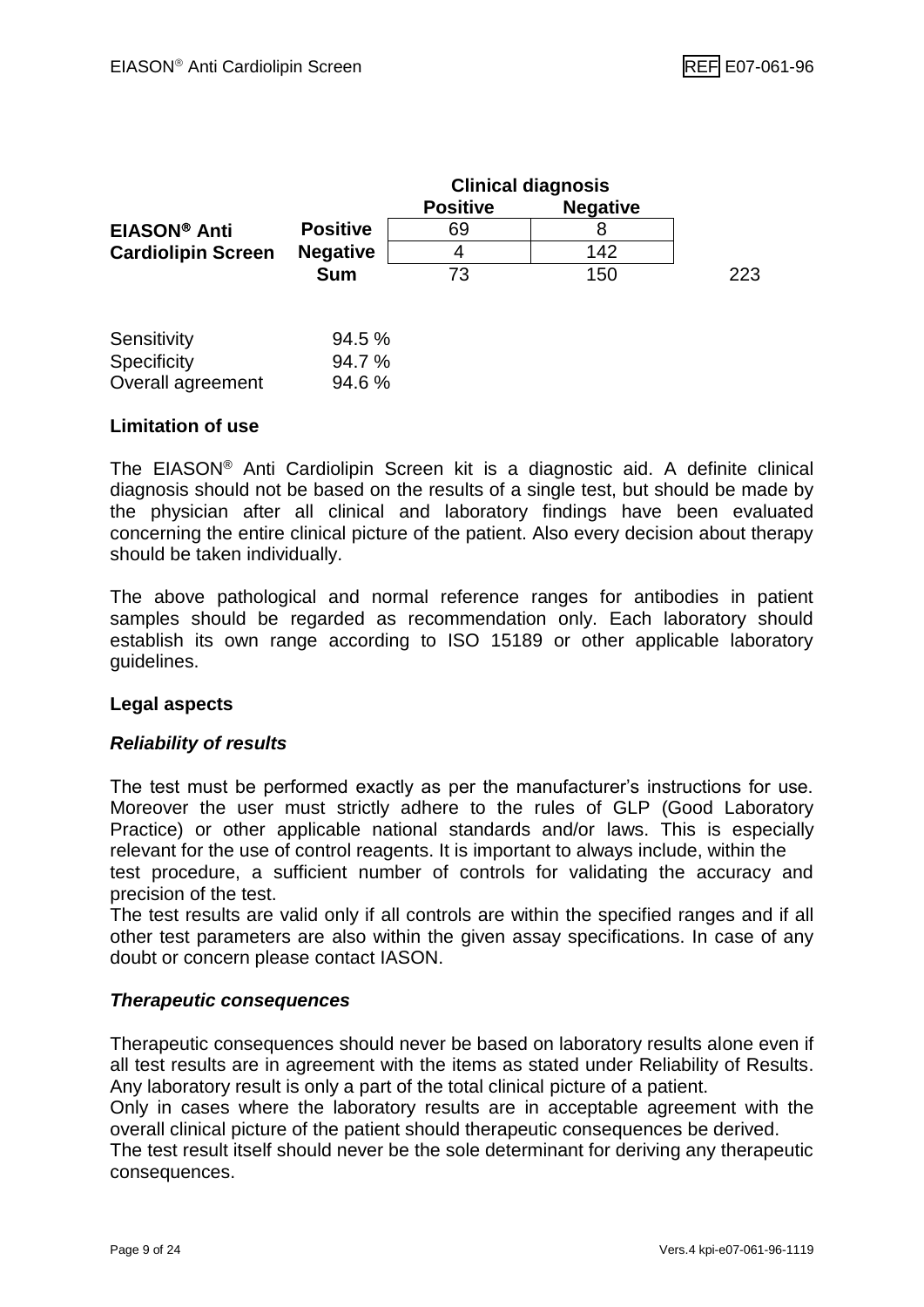# *Liability*

Any modification of the test kit and/or exchange or mixture of any components of different lots from one test kit to another could negatively affect the intended results and validity of the overall test. Such modification and/or exchanges invalidate any claim for replacement.

Claims submitted due to customer misinterpretation of laboratory results subject to point Therapeutic Consequences are also invalid. Regardless, in the event of any claim, the manufacturer's liability is not to exceed the value of the test kit. Any damage caused to the test kit during transportation is not subject to the liability of the manufacturer.

# **Literature**

- 1. Banzato A, Pozzi N, Frasson R, De F, V, Ruffatti A, Bison E et al. Antibodies to Domain I of beta(2)Glycoprotein I are in close relation to patients risk categories in Antiphospholipid Syndrome (APS). Thromb Res 2011; 128(6):583-6.
- 2. Bertolaccini ML, Amengual O, Atsumi T, Binder WL, de LB, Forastiero R et al. 'Noncriteria' aPL tests: report of a task force and preconference workshop at the 13th International Congress on Antiphospholipid Antibodies, Galveston, TX, USA, April 2010. Lupus 2011; 20(2):191-205.
- 3. de Laat B, de Groot PG. Autoantibodies directed against domain I of beta2-glycoprotein I. Curr Rheumatol Rep 2011; 13(1):70-6.
- 4. de Laat B, Mertens K, de Groot PG. Mechanisms of disease: antiphospholipid antibodiesfrom clinical association to pathologic mechanism. Nat Clin Pract Rheumatol 2008; 4(4):192-9.
- 5. de Laat B, Pengo V, Pabinger I, Musial J, Voskuyl AE, Bultink IE et al. The association between circulating antibodies against domain I of beta2-glycoprotein I and thrombosis: an international multicenter study.J Thromb Haemost 2009; 7(11):1767-73.
- 6. Espinosa G, Cervera R. Antiphospholipid syndrome. Arthritis Res Ther 2008; 10(6):230.
- 7. Favaloro EJ, Wong RC. Laboratory testing for the antiphospholipid syndrome: making sense of antiphospholipid antibody assays. Clin Chem Lab Med 2011; 49(3):447-61.
- 8. Fischer MJ, Rauch J, Levine JS. The antiphospholipid syndrome. Arthritis Rheum 2007; 27(1):35-46.
- 9. Giannakopoulos B, Passam F, Ioannou Y, Krilis SA. How we diagnose the antiphospholipid syndrome. Blood 2009; 113(5):985-94.
- 10. Greaves M, Cohen H, Machin SJ, Mackie I. Guidelines on the investigation and management of the antiphospholipid syndrome. Br J Haematol 2000; 109(4):704-15.
- 11. Hughes GR. Hughes syndrome: antiphospholipid syndrome. J R Coll Physicians Lond 1998; 32(3):260-4.
- 12. Hughes GR. Hughes Syndrome (the antiphospholipid syndrome): ten clinical lessons. Autoimmun Rev 2008; 7(3):262-6.
- 13. Hughes GR. Antiphospholipid syndrome, migraine and stroke. Lupus 2010; 19(5):555-6.
- 14. Hughes GR, Harris NN, Gharavi AE. The anticardiolipin syndrome. J Rheumatol 1986; 13(3):486-9.
- 15. Koike T, Bohgaki M, Amengual O, Atsumi T. Antiphospholipid antibodies: lessons from the bench.J Autoimmun 2007; 28(2-3):129-33.
- 16. Lakos G, Favaloro EJ, Harris EN, Meroni PL, Tincani A, Wong RC et al. International consensus guidelines on anticardiolipin and anti-beta2-glycoprotein I testing: report from the 13th International Congress on Antiphospholipid Antibodies. Arthritis Rheum 2012; 64(1):1-10.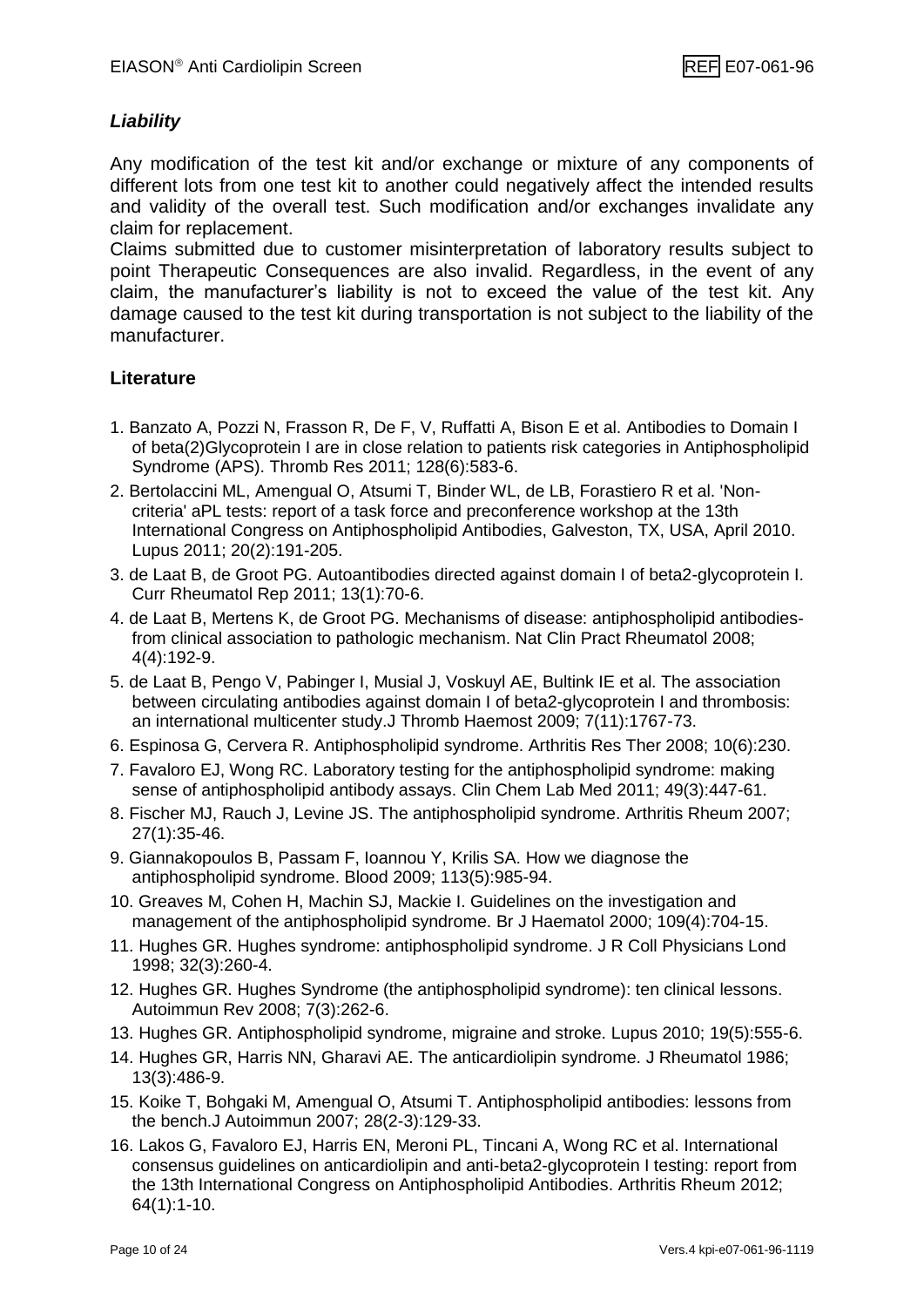- 17. Mackworth-Young C. Primary antiphospholipid syndrome: a distinct entity? Autoimmun Rev 2006; 5(1):70-5.
- 18. Miyakis S, Lockshin MD, Atsumi T, Branch DW, Brey RL, Cervera R et al. International consensus statement on an update of the classification criteria for definite antiphospholipid syndrome (APS). J Thromb Haemost 2006; 4(2):295-306.
- 19. Molina JF, Gutierrez-Urena S, Molina J, Uribe O, Richards S, De CC et al. Variability of anticardiolipin antibody isotype distribution in 3 geographic populations of patients with systemic lupus erythematosus. J Rheumatol 1997; 24(2):291-6.
- 20. Oku K, Atsumi T, Amengual O, Koike T. Antiprothrombin antibody testing: detection and clinical utility. Semin Thromb Hemost 2008; 34(4):335-9.
- 21. Pengo V, Biasiolo A, Bison E, Chantarangkul V, Tripodi A. Antiphospholipid antibody ELISAs: survey on the performance of clinical laboratories assessed by using lyophilized affinity-purified IgG with anticardiolipin and anti-beta2-Glycoprotein I activity. Thromb Res 2007; 120(1):127-33.
- 22. Pierangeli SS, de Groot PG, Dlott J, Favaloro E, Harris EN, Lakos G et al. 'Criteria' aPL tests: report of a task force and preconference workshop at the 13th International Congress on Antiphospholipid Antibodies, Galveston, Texas, April 2010. Lupus 2011; 20(2):182-90.
- 23. Pierangeli SS, Favaloro EJ, Lakos G, Meroni PL, Tincani A, Wong RC et al. Standards and reference materials for the anticardiolipin and anti-beta-2-glycoprotein I assays: a report of recommendations from the APL Task Force at the  $13<sup>th</sup>$  International Congress on Antiphospholipid Antibodies. Clin Chim Acta 2012; 413(1-2):358-60.
- 24. Sinico RA, Bollini B, Sabadini E, Di Toma L, Radice A. The use of laboratory tests in diagnosis and monitoring of systemic lupus erythematosus. J Nephrol JID - 9012268 2002; 15 Suppl 6:S20-S27.
- 25. Tincani A, Andreoli L, Casu C, Cattaneo R, Meroni P. Antiphospholipid antibody profile: implications for the evaluation and management of patients. Lupus 2010; 19(4):432-5.
- 26. Tincani A, Morozzi G, Afeltra A, Alessandri C, Allegri F, Bistoni O et al. Antiprothrombin antibodies: a comparative analysis of homemade and commercial methods. A collaborative study by the Forum Interdisciplinare per la Ricerca nelle Malattie Autoimmuni (FIRMA). Clin Exp Rheumatol 2007; 25(2):268-74.
- 27. Wilson WA, Gharavi AE, Koike T, Lockshin MD, Branch DW, Piette JC et al. International consensus statement on preliminary classification criteria for definite antiphospholipid syndrome: report of an international workshop.Arthritis Rheum 1999; 42(7):1309-11.
- 28. Wong RC, Favaloro EJ, Adelstein S, Baumgart K, Bird R, Brighton TA et al. Consensus guidelines on anti-beta 2 glycoprotein I testing and reporting. Pathology 2008; 40(1):58- 63.
- 29. Wong RC, Gillis D, Adelstein S, Baumgart K, Favaloro EJ, Hendle MJ et al. Consensus guidelines on anticardiolipin antibody testing and reporting. Pathology 2004; 36(1):63-8.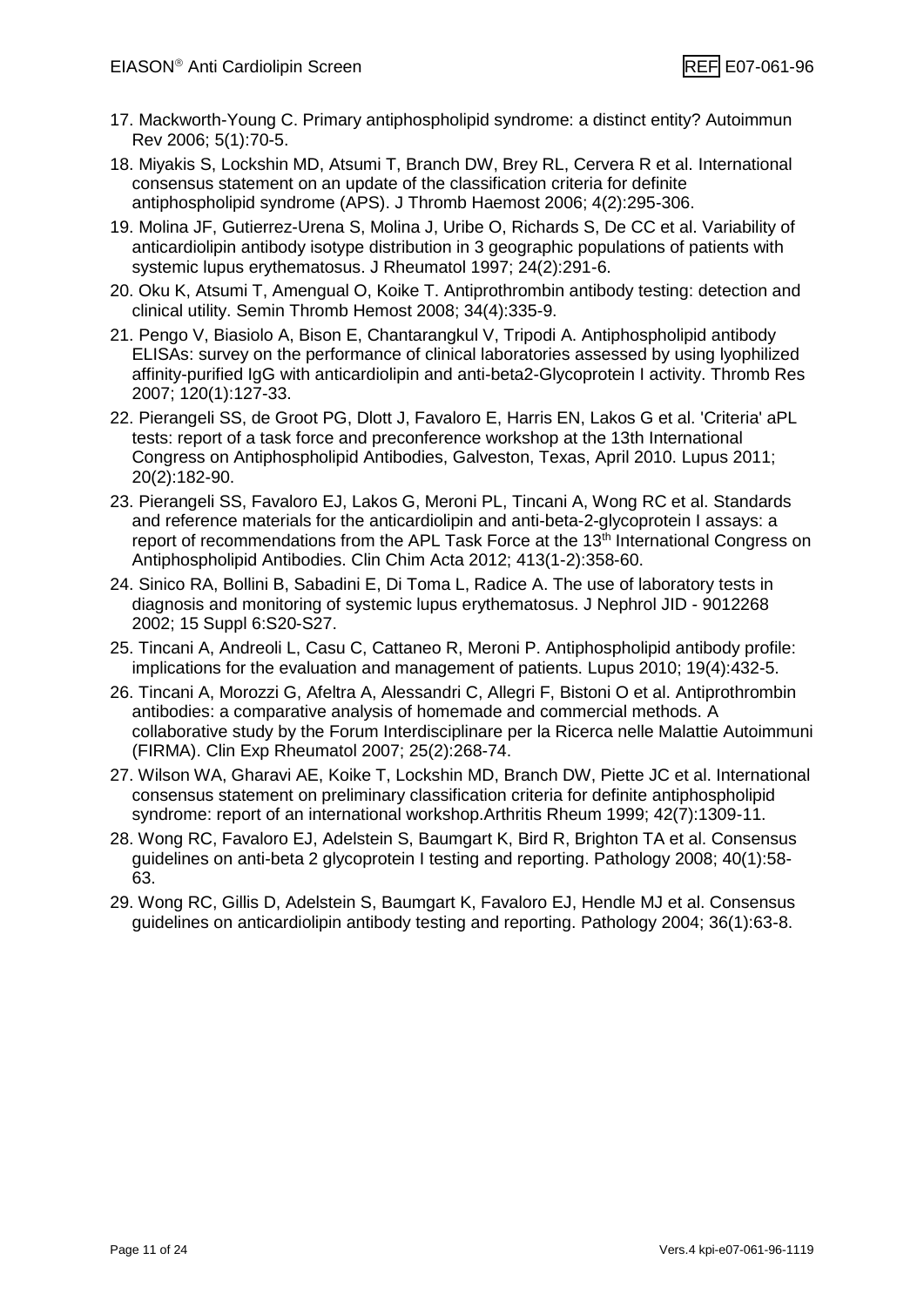# **Pipetting scheme**

*Allow all reagents and samples to reach room temperature (20-25°) before use.*

|    | <b>Dilution</b> | Samples 1:100 with diluted BU                                                                                                                    |                  |  |  |
|----|-----------------|--------------------------------------------------------------------------------------------------------------------------------------------------|------------------|--|--|
| 2. | Pipetting       | $CAL$ A $-$ CAL D diluted samples                                                                                                                |                  |  |  |
|    |                 | 100 µL                                                                                                                                           |                  |  |  |
| 3. | Incubation      | 30 min at room temperature (20-25°C)                                                                                                             |                  |  |  |
|    | 4. Washing      | wash $3x$ :                                                                                                                                      |                  |  |  |
|    |                 | aspirate or decant                                                                                                                               |                  |  |  |
|    |                 | add 300 µL diluted MASH                                                                                                                          |                  |  |  |
|    |                 | aspirate or decant and dry on an absorbent material                                                                                              |                  |  |  |
| 5. | Pipetting       | <b>CONJ</b>                                                                                                                                      | 100µL            |  |  |
| 6. | Incubation      | 15 min at room temperature (20-25°C)                                                                                                             |                  |  |  |
|    | 7. Washing      | wash $3x:$ see step 4                                                                                                                            |                  |  |  |
|    | 8. Pipetting    | ISUB                                                                                                                                             | 100 <sub>µ</sub> |  |  |
|    | 9. Incubation   | 15 minutes at room temperature (20-25°C)                                                                                                         |                  |  |  |
|    | 10. Pipetting   | <b>STOP</b>                                                                                                                                      | <b>100µL</b>     |  |  |
|    | 11. Incubation  | 5 min at room temperature (20-25°C)                                                                                                              |                  |  |  |
|    | 12. Reading     | 450nm (RF 620nm)<br>Optional Overrange Filter: 405nm, Factor: 3 (dependent on<br>photometer), reading within 30 min.<br>Calculation: 4-parameter |                  |  |  |

# **Expected Values**

| <b>Negative</b> | $< 10$ U/mL    |
|-----------------|----------------|
| <b>Positive</b> | $\geq 10$ U/mL |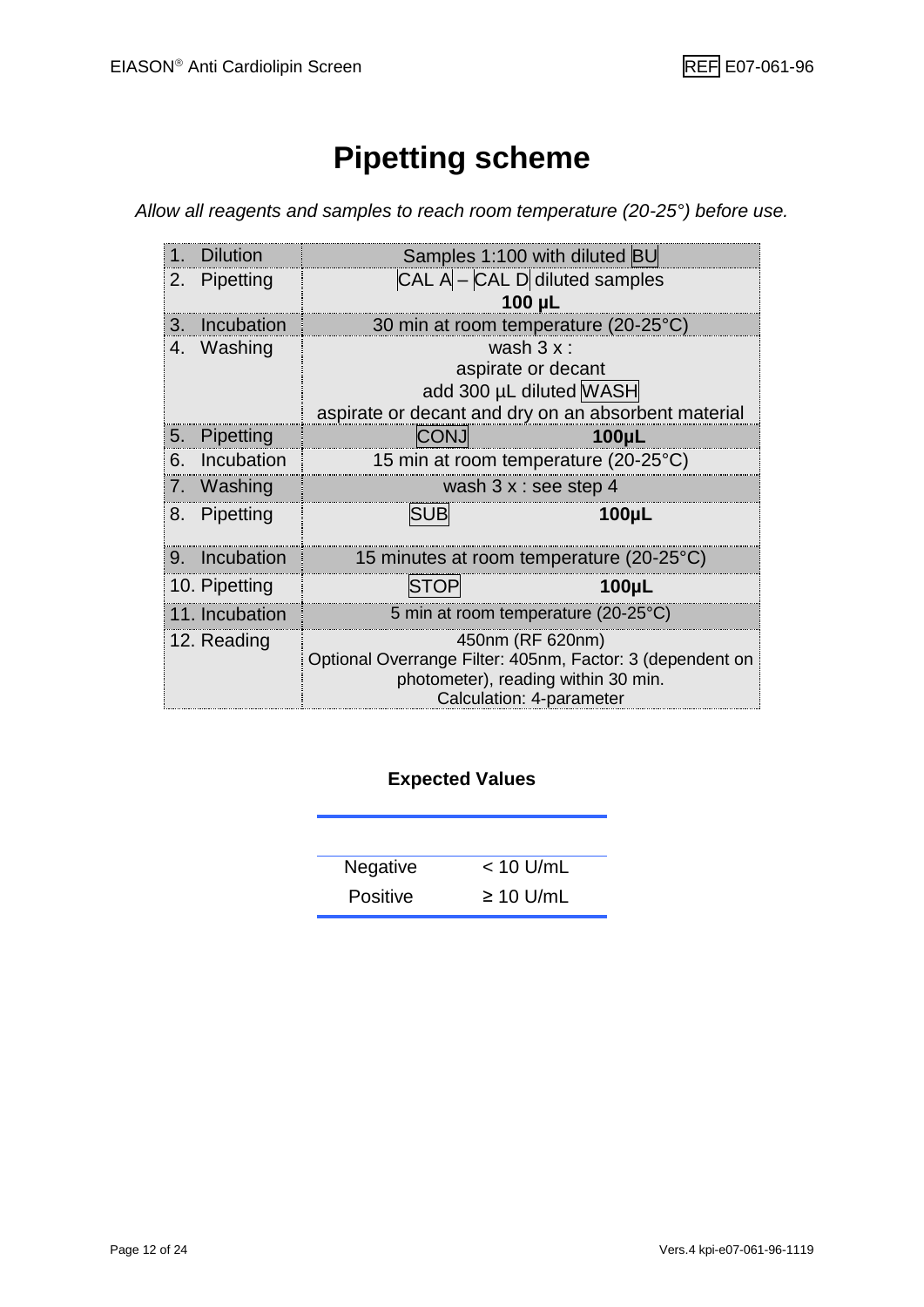

# EIASON<sup>®</sup> Anti Cardiolipin Screen **IVD**

Enzyme Immunassay für die quantitative Bestimmung von IgG-, IgA und IgM-Antikörpern gegen Cardiolipin in humanem Serum oder Plasma

# Anleitung

Nur für in-vitro Gebrauch

Produkt von



**IASON** GmbH Feldkirchner Straße 4 A – 8054 Graz-Seiersberg Tel.: +43 (0)316 28 43 00 Fax: +43 (0)316 28 43 00-113 Email: [office@iason.eu](mailto:office@iason.eu) [www.iason.eu](http://www.iason.eu/)



**REF E07-061-96** 

 $\epsilon$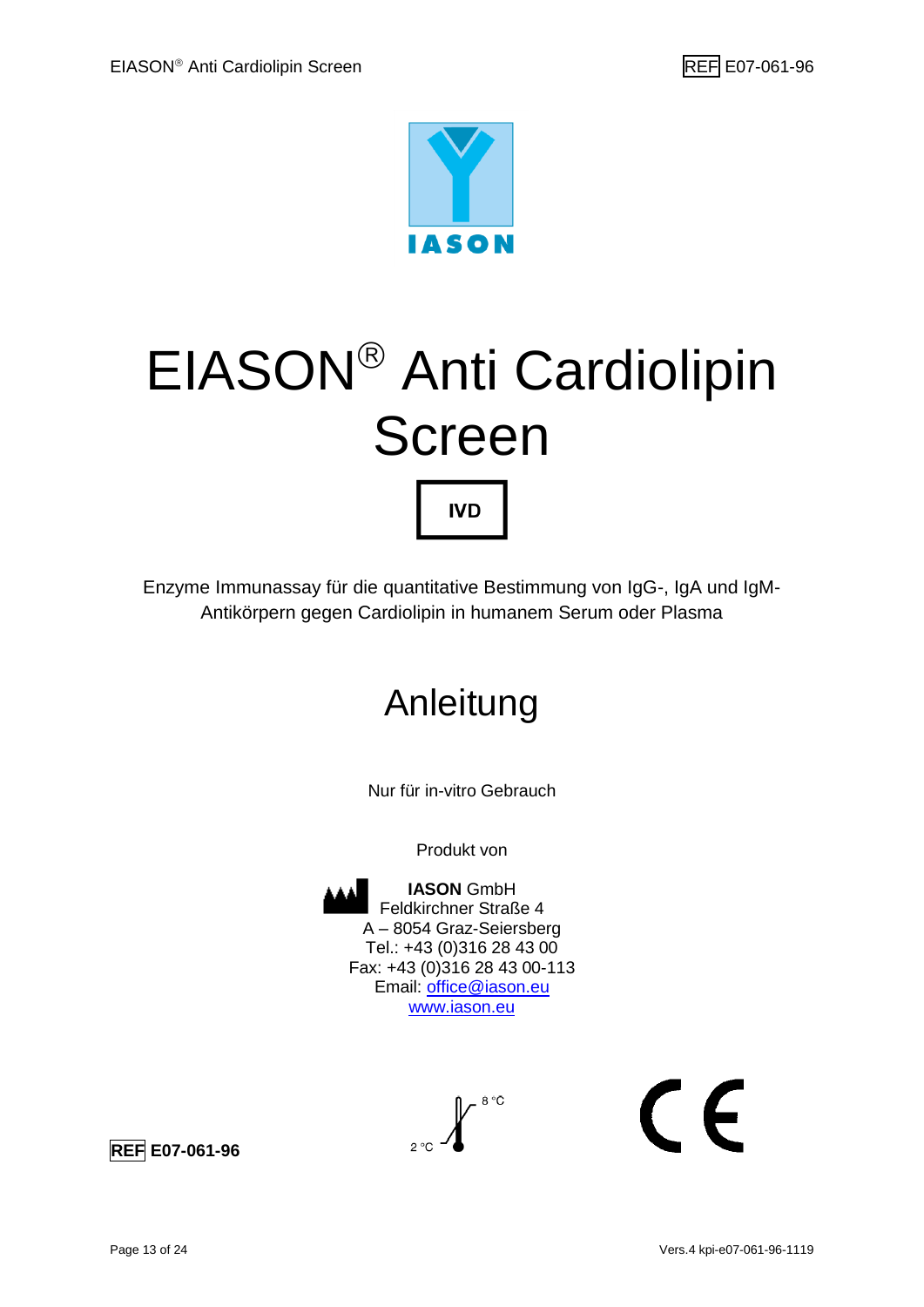# **Nützliche IFU-Symbole**

| <b>Symbol</b>        | <b>Deutsch</b>             | <b>Symbol</b> | <b>Deutsch</b>                |
|----------------------|----------------------------|---------------|-------------------------------|
| <b>IVD</b>           | In vitro<br>Diagnostikum   | <b>BU</b>     | Probenpuffer                  |
| <b>REF</b>           | <b>Bestellnummer</b>       | <b>CONJ</b>   | Enzymkonjugat Konzentrat      |
|                      | Hergestellt von            | <b>WASH</b>   | <b>Waschpuffer Konzentrat</b> |
| 8 °C<br>$2^{\circ}C$ | Lagerung bei               | <b>LOT</b>    | Chargenbezeichnung            |
| F                    | Europäische<br>Konformität | <b>SUB</b>    | Substrat                      |
|                      | Verwendbar<br>bis          | <b>STOP</b>   | Stopplösung                   |
| CAL A - CAL D        | <b>Standards</b>           | <b>MTP</b>    | Mikrotiterplatte              |

#### **Verwendungszweck**

*Nur für in-vitro Gebrauch.*

Der EIASON® Anti Cardiolipin Screen Kit ist ein Testsystem für die quantitative Bestimmung von IgG-, IgA und IgM-Antikörpern gegen Cardiolipin in humanem Serum oder Plasma.

# **Zusammenfassung**

Das Anti-Phospholipid-Syndrom (APS, Hughes Sydrom) ist eine systemische Autoimmunerkrankung, die Thrombosen, habituelle Aborte, Totgeburten oder Schlaganfälle verursachen kann. Neben klinischen Symptomen können spezifische Autoantikörper im Blut auftreten. Diese binden an Phospholipide, wie Cardiolipin, oder Phospholipid-bindende Proteine, wie beta-2-Gylcoprotein. Autoantikörper gegen Proteine der Blutgerinnungskaskade oder Komplexe dieser Proteine mit Phospholipden kommen ebenfalls vor. Antikörper gegen Prothrombin oder Annexin V können auch bei APS-Patienten mit ansonsten negativem Phospholipidantikörperbefund nachweisbar sein. Beim primären APS treten Phospholipidantikörper unabhängig von anderen Erkrankungen auf, beim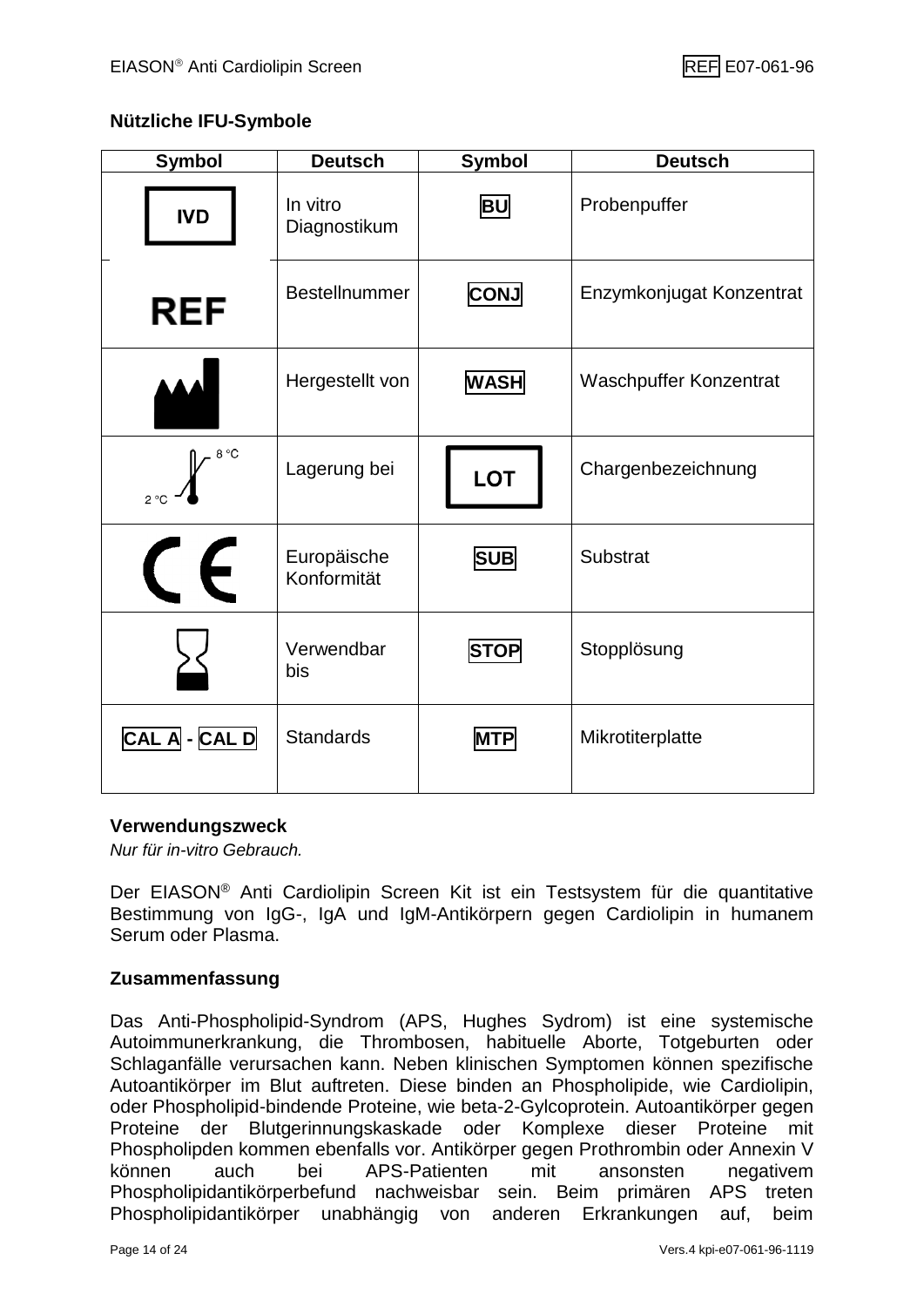sekundären APS sind sie mit anderen Autoimmunerkrankheiten vergesellschaftet, wie SLE, rheumatoide Arthritis oder Sjögren Syndrom.

# **Messprinzip**

Die Kavitäten der Mikrotiterplatte sind beschichtet mit Cardiolipin gesättigt mit beta-2- Glycoprotein I. Die Bestimmung basiert auf dem Prinzip eines indirekten ELISA mit den folgenden Schritten:

Spezifische Antikörper, die in der zu untersuchenden Probe enthalten sind, binden an die Antigene, mit denen die Oberflächen der Reaktionskavitäten beschichtet sind. Ein auf die anschließende Inkubation folgender Waschschritt entfernt alle nicht gebundenen oder unspezifisch gebundenen Moleküle. Das zugegebene Enzymkonjugat bindet an die entstandenen Antigen-Antikörper-Komplexe. Nach Inkubation wird in einem zweiten Waschschritt überschüssiges Konjugat entfernt. Das Enzymkonjugat setzt zugefügtes Substrat in ein blaugefärbtes Produkt um.

Durch Zugabe von Säure entsteht ein gelbgefärbtes Endprodukt. Die Intensität der Gelbfärbung korreliert mit der Konzentration an Antigen-Antikörper-Komplexen und wird über ein optisches Modul bei 450 nm gemessen.

# **Warnhinweise und Vorsichtsmaßnahmen**

Der EIASON® Anti Cardiolipin Screen Kit ist nur zur in-vitro Diagnostik und nicht zur Anwendung bei Mensch und Tier geeignet. Dieses Produkt darf nur exakt wie in der mitgelieferten Anleitung beschrieben, eingesetzt werden. IASON kann nicht für einen eventuellen Verlust oder Schaden, (sofern nicht gesetzlich etwas anderes festgelegt ist), haftbar gemacht werden, der durch Nichtbeachtung der Instruktionen entsteht.

VORSICHT: Dieser Kit enthält Material menschlichen und/oder tierischen Ursprungs. Die Kitreagenzien sind so zu handhaben, als ob eine Übertragung einer Infektionskrankheit möglich sei. Unser Produzent prüft humanes Rohmaterial, dass in diesem Kit zum Einsatz kommt, auf HBsAg, HCV und HIV-Antikörper. Da es kein diagnostisches Verfahren gibt, welches derartige Erreger mit 100%iger Sicherheit ausschließt, sind die entsprechenden Komponenten wie potentiell infektiöse Proben handzuhaben.

Angemessene Vorsichtsmaßnahmen und die Regeln der guten Laborpraxis, sollten beim Gebrauch und der Entsorgung angewendet werden. Die Entsorgung der Kitreagenzien hat nach den örtlichen Vorschriften zu erfolgen.

# **Beschädigte Testkits**

Im Falle einer starken Beschädigung des Testkits oder der Komponenten muss die Firma IASON GmbH in schriftlicher Form spätestens eine Woche nach Erhalt des Kits informiert werden. Stark beschädigte Einzelkomponenten sollten nicht für den Testlauf verwendet werden. Sie müssen gelagert werden, bis eine endgültige Lösung gefunden wurde.

# **Haltbarkeit und Lagerung der Reagenzien**

Dieser Kit ist bei vorschriftsgemäßer Lagerung bis zum Ablauf des Verfallsdatum stabil. Nach Erhalt sind alle Reagenzien bei 2-8°C zu lagern. Reagenzien während der Lagerung und Anwendung nicht Hitze, Sonne oder starkem Licht aussetzen. Mikrotiterplatte versiegelt und mit Trockenmittel versehen im mitgelieferten

Klippbeutel lagern. Verdünnter Waschpuffer und verdünnter Probenpuffer sind bei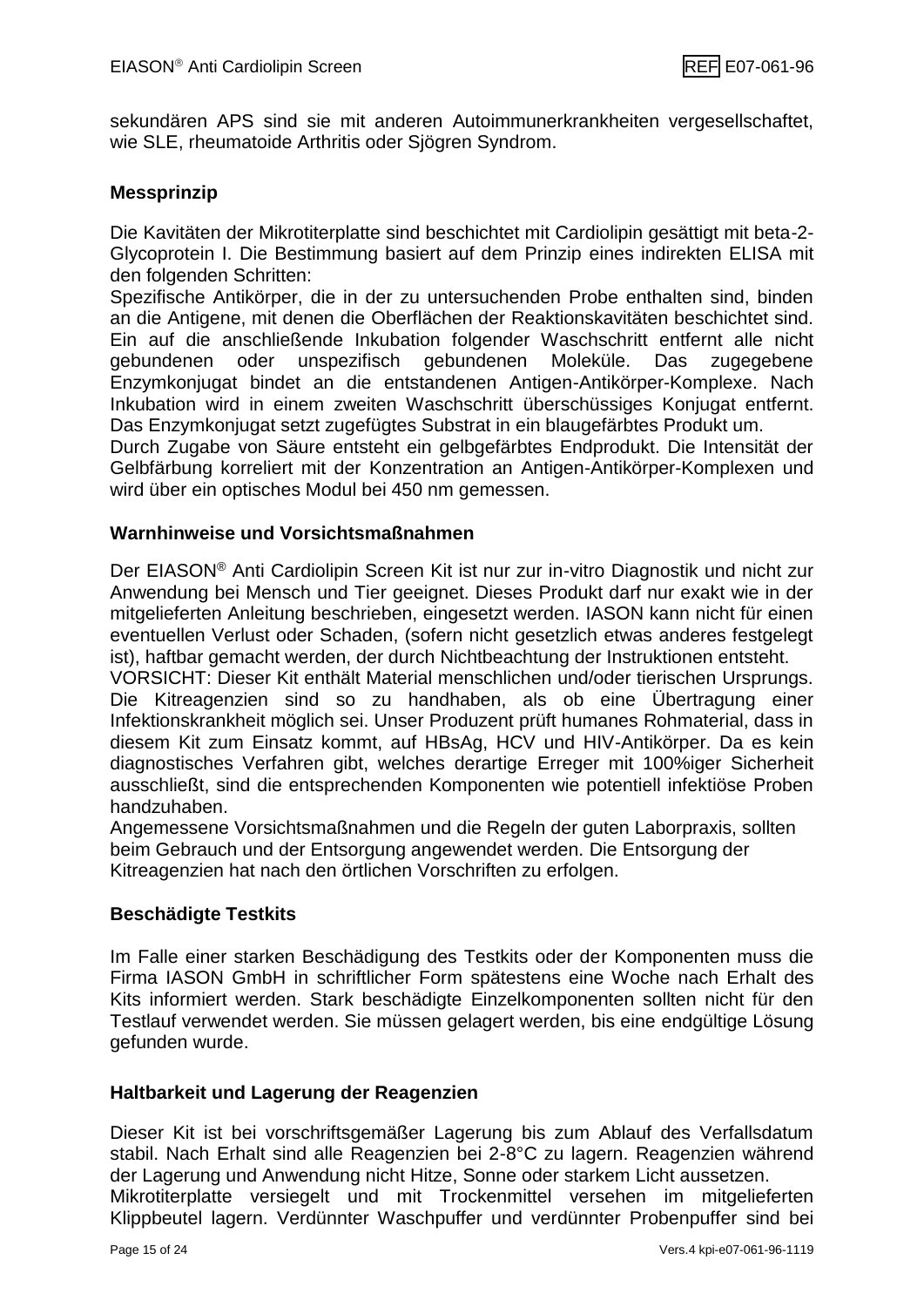2 °C – 8 °C mindestens 30 Tage stabil. Es ist jedoch empfohlen, die Gebrauchslösungen am selben Tag zu verbrauchen.

# **Lagerung und Vorbereitung der Patientenproben**

Die Proben nach der Abnahme können gekühlt bei 2 °C – 8 °C bis zu 5 Tage aufbewahrt werden. Ist eine längere Lagerung beabsichtigt, sollten sie aliquotiert bei bzw. unter –20°C gelagert werden. Wiederholtes Einfrieren und Auftauen ist zu vermeiden. Falsche Lagerung der Patientenproben kann zum Verlust der Autoantikörper Aktivität führen.

Keine lipämische und stark hämolytische Patientenproben verwenden.

Wenn erforderlich, die Patientenproben bei Raumtemperatur auftauen lassen und gut vortexen. Serum sollte vor dem Test noch einmal zentrifugiert werden, um eventuell vorhandene Partikel zu entfernen. ( 5 min bei 10 000-15 000 x g). Die Verwendung von hitzeinaktivierter Seren wird nicht empfohlen

# **Kitbestandteile**

*Alle Reagenzien vor Gebrauch auf Raumtemperatur (20-25°) bringen.*

- 1. MPL Eine Mikrotiterplatte mit 12 Modulen mit jeweils 8 Kavitäten. Gebrauchsfertig.
- 2.  $\overline{CAL }$  A  $\overline{CAL }$  D 1,5 mL enthält Cardiolipin-Antikörper in Serum/Puffer-Matrix (PBS, BSA, Detergens, NaN3 0,09%). Gebrauchsfertig. CAL A "-" 3,3 U/mL = Negative Kontrolle  $\overline{CAL}$  B "+/-" 10 U/mL = Cut Off Kontrolle CAL C "+" 30  $U/mL = Positive Kontrolle, [CAL D] ++ 90 U/mL = Hoch Positive Kontrolle.$
- 3. BU Probenpuffer; gelb; enthält PBS, BSA, Detergens, Konservierungsmittel NaN3 0,09%. Konzentrat 5x. Bis zu einem Endvolumen von 100 mL verdünnen. Bei 2-8°C bis zu 30 Tage nach der Verdünnung stabil oder unverdünnt bis zum Ablaufdatum.
- 4. CONJ Enzymkonjugat; enthält anti-human IgG-, IgA- und IgM-Antikörper, POD markiert, in PBS, BSA, Detergens, Konservierungsmittel Proclin <0,05%, rosa. Gebrauchsfertig.
- 5. SUB TMB-Substrat; 15mL; enthält 3,3', 5,5'- Tetramethylbenzidin. Gebrauchsfertig.
- 6. STOP Stopplösung; 15mL; enthält Säure. Gebrauchsfertig
- 7. WASH Waschlösung (TRIS, NaN<sub>3</sub> 0,09%), 50 x konzentriert. Auf ein Volumen von 1000mL verdünnen. Bei 2-8°C bis zu 30 Tage nach der Verdünnung stabil oder unverdünnt bis zum Ablaufdatum.
	- 1 Gebrauchsanweisung
	- 1 Qualitätskontrollzertifikat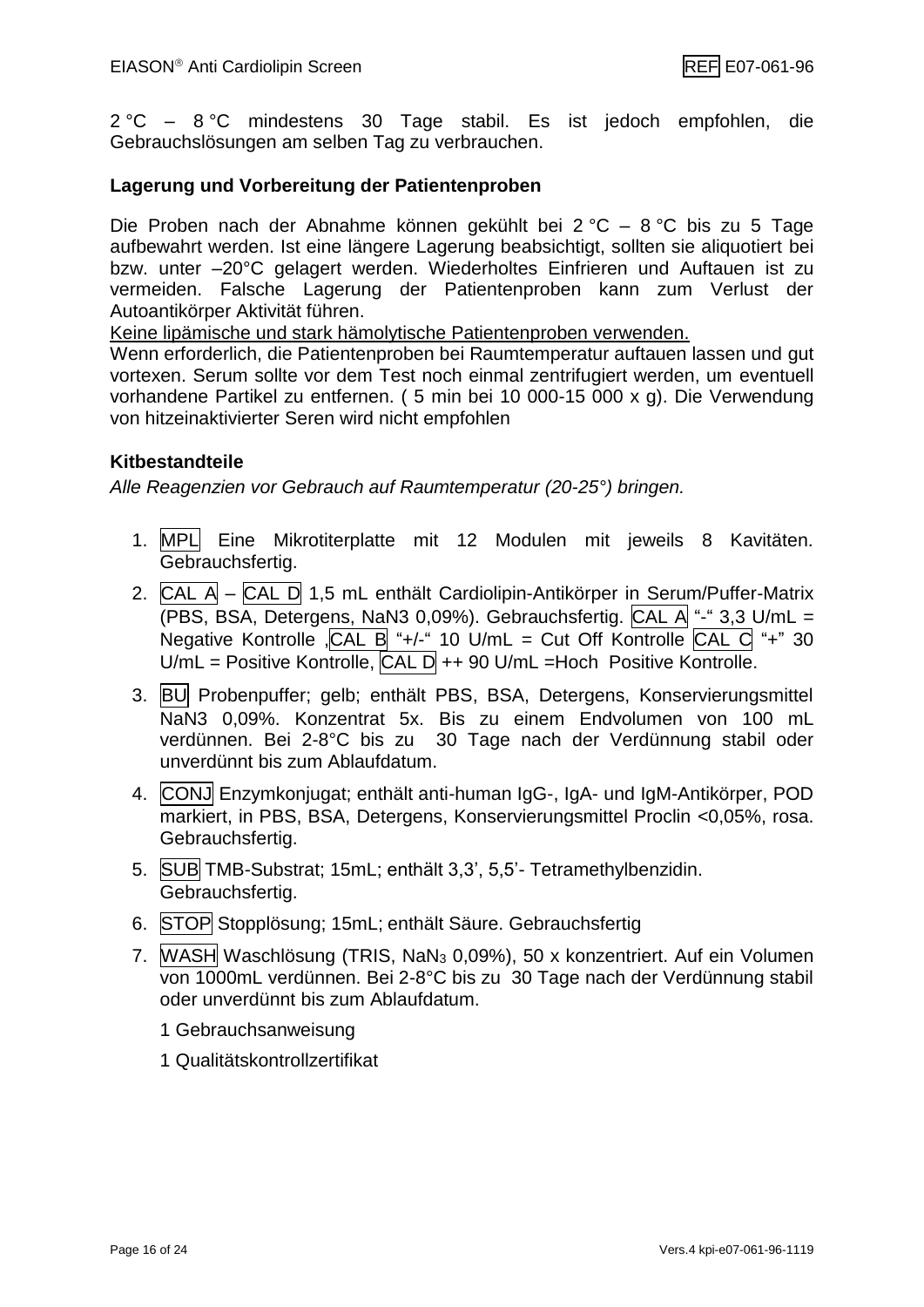# **Erforderliches Zubehör**

- Pipetten für 10, 100 und 1000 µL
- Destilliertes Wasser
- Vortex Mixer
- ELISA Photometer (450 nm und 620 nm optional 405 nm)

# **Testdurchführung**

## *Allgemeine Informationen*

- 1. Alle Reagenzien und Proben müssen vor Gebrauch auf Raumtemperatur gebracht und gut durchmischt werden. Dabei sollte Schaumbildung vermieden werden.
- 2. Wenn die Testdurchführung einmal begonnen wurde, muss sie ohne Unterbrechung zu Ende geführt werden. Für jeden Standard, jede Kontrolle oder Probe eine neue Plastikspitze verwenden, um Verschleppungen zu vermeiden.
- 3. Die Optische Dichte ist abhängig von Inkubationszeit und Temperatur. Deshalb ist es notwendig, vor Beginn der Testdurchführung alle Reagenzien in einen arbeitsbereiten Zustand zu bringen, die Deckel der Fläschchen zu öffnen, alle benötigten Wells in den Halter zu setzen. Nur eine solche Vorbereitung garantiert gleiche Zeiten für jeden Pipettiervorgang ohne Pausen.
- 4. Als generelle Regel gilt, dass die enzymatische Reaktion linear proportional zu Zeit und Temperatur ist.
- 5. Jeder Lauf muss eine Standardkurve und die Kontrollproben beinhalten.

# *Testdurchführung*

Alle CAL, CO und Proben sollten in zweifacher Ausfertigung gleichzeitig ausgeführt werden, so dass die Bedingungen für alle gleich sind.

- 1. Patientenproben 1:100 verdünnen: 990 µL verdünnten BU im Polystyrolröhrchen vorlegen und 10 µL Probe zugeben. Mischen.
- 2. Jeweils 100 µL der Standards, Kontrollen und vorverdünnten Patientenproben in die Kavitäten pipettieren.
- 3. 30 Minuten bei Raumtemperatur (20 °C 28 °C) inkubieren.
- 4. Kavitäten entleeren und 3-mal, mit jeweils 300 µL verdünntem WASH, waschen. Gut ausklopfen.
- 5. Jeweils 100 µL Enzymkonjugat in die Kavitäten der Mikrotiterplatte pipettieren.
- 6. 15 Minuten bei Raumtemperatur (20 °C 28 °C) inkubieren.
- 7. Kavitäten entleeren und 3-mal, mit jeweils 300 µL Waschpuffer, waschen. Gut ausklopfen.
- 8. Jeweils 100 µL TMB-Substrat in die Kavitäten pipettieren.
- 9. 15 Minuten bei Raumtemperatur (20 °C 28 °C) inkubieren.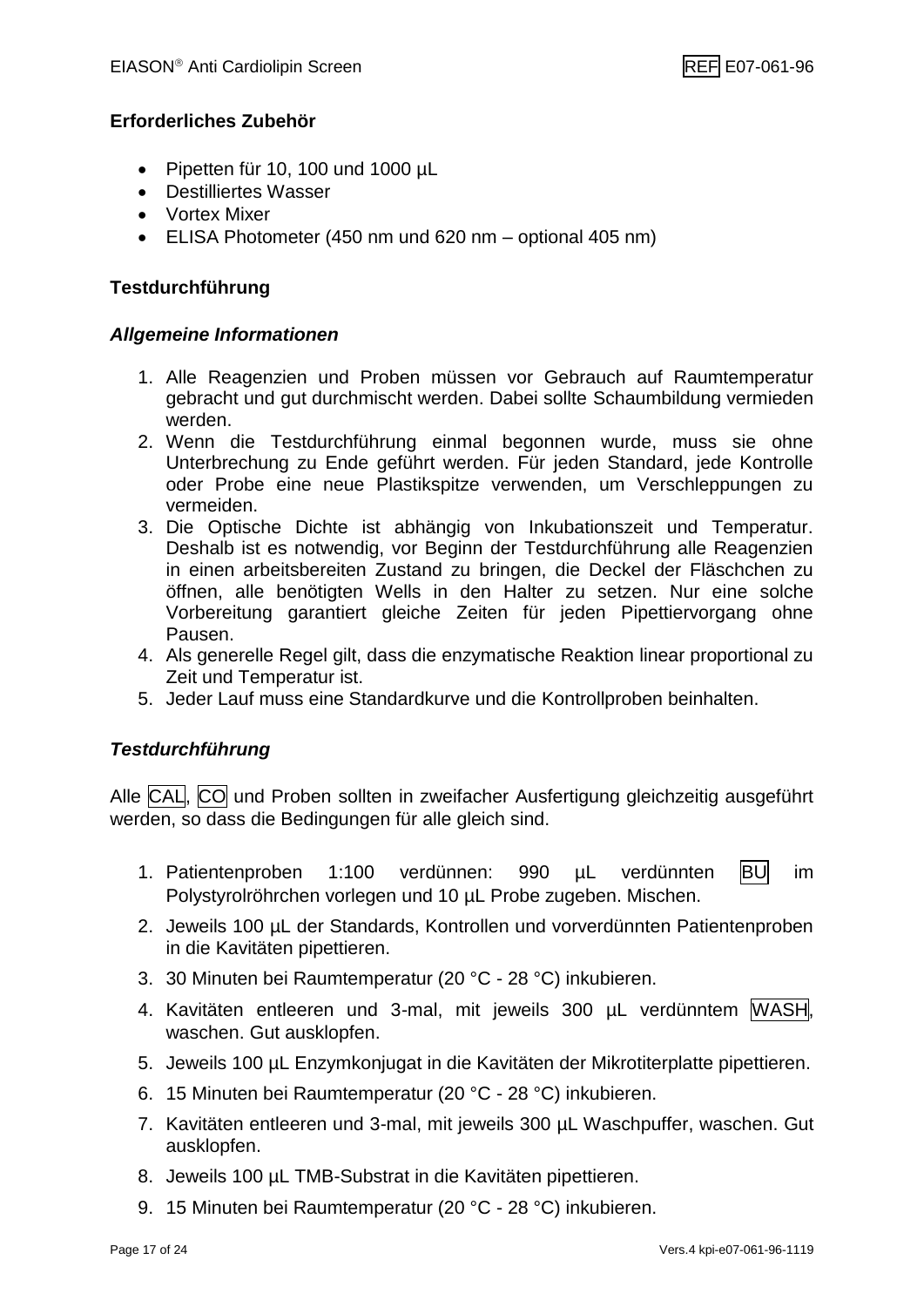- 10. Jeweils 100 µL Stopplösung in jede Kavität dazu pipettieren. Die Platte für ca. 5 Sekunden auf einem Schüttler schütteln.
- 11. 5 Minuten bei Raumtemperatur (20 °C 28 °C) inkubieren
- 12.Optische Dichte bei 450 nm (Referenz 600-690 nm) messen und die Ergebnisse berechnen. Die Farbentwicklung ist mindestens 30 Minuten stabil. Innerhalb dieser Zeit optische Dichte messen.

oder vollautomatisiert auf:

- > **IASON<sup>®</sup> Personall ab**
- > **IASON<sup>®</sup> Gladiator**
- > IASON<sup>®</sup> Quardette

# **Ergebnisberechnung**

Für quantitative Resultate erstellt man eine Standardkurve durch Auftragen der gemessenen optischen Dichte der Standards gegen die Standardkonzentrationen. Die Probenkonzentration kann durch Interpolation auf der Standardkurve abgelesen werden.

Eine Auswertesoftware mit 4-Parameter-Kurvenanpassung und lin-log Koordinaten für optische Dichte und Konzentration wird empfohlen.

|         | <b>Erwartete Werte</b> |  |  |
|---------|------------------------|--|--|
|         |                        |  |  |
| Negativ | $<$ 10 U/mL            |  |  |
| Positiv | $\geq 10$ U/mL         |  |  |

#### Es wird empfohlen, dass jedes Labor seine eigenen normalen und abnormalen Werte ermittelt. Eine klinische Diagnose sollte nicht allein mit Hilfe der Ergebnisse einer einzelnen diagnostischen Methode erhoben werden. Die Ergebnisse sollten mit anderen klinischen Befunden und Observationen korrelieren.

# **Qualitätskontrolle**

Es wird empfohlen, die Kontrollproben gemäß den nationalen gesetzlichen Bestimmungen einzusetzen.

Durch die Verwendung von Kontrollproben wird eine Tag-zu-Tag Überprüfung der Ergebnisse erzielt. Es sollten Kontrollen sowohl mit normalem als auch pathologischem Level eingesetzt werden.

Die Kontrollen mit den entsprechenden Ergebnissen des QC-Labors sind im QC-Zertifikat, das dem Kit beiliegt, aufgeführt. Die im QC-Blatt angegebenen Werte und Bereiche beziehen sich stets auf die aktuelle Kitcharge und sollten zum direkten Vergleich der Ergebnisse verwendet werden.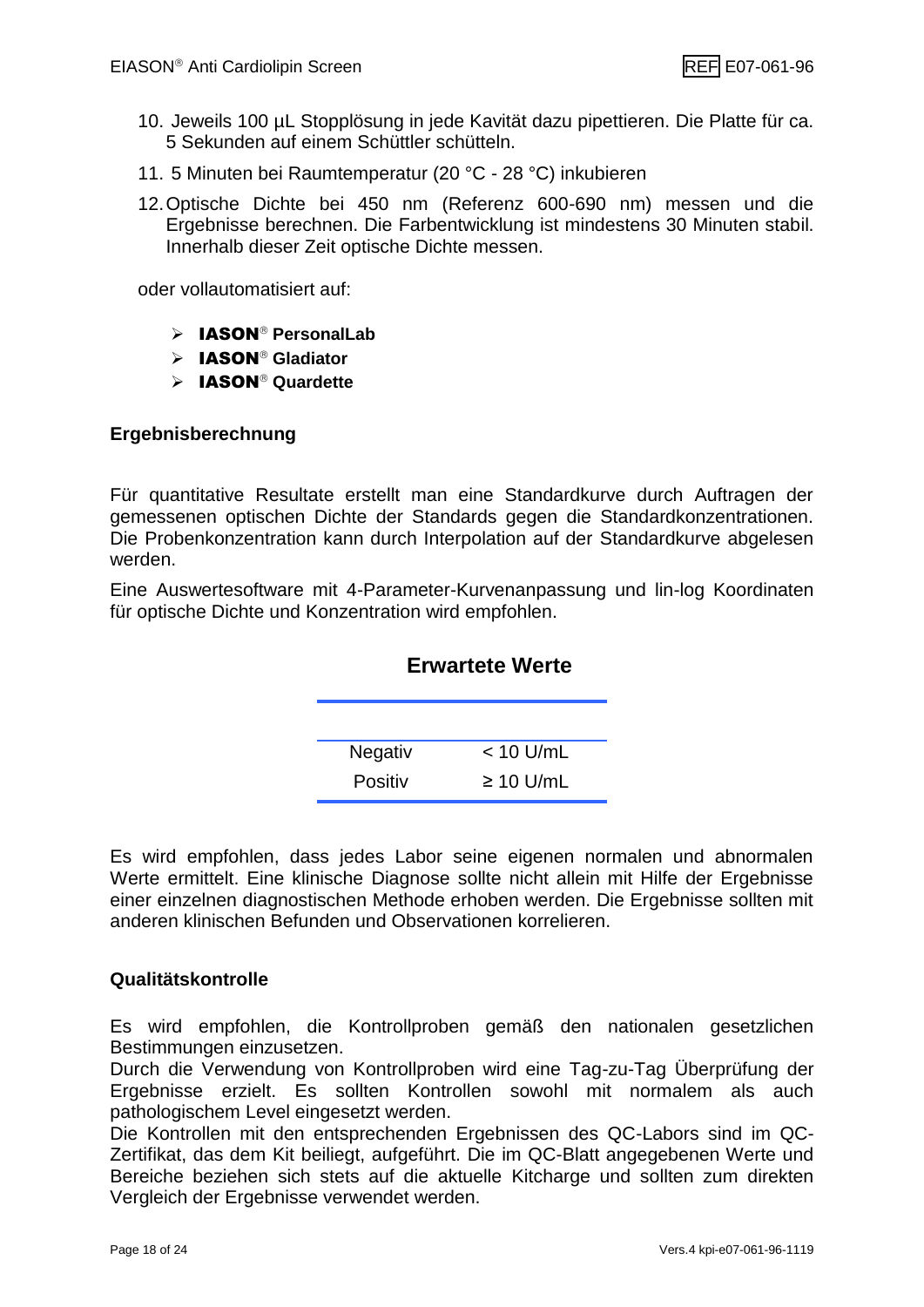Es wird ebenfalls empfohlen, an nationalen oder internationalen Qualitätssicherungs-Programmen teilzunehmen, um die Genauigkeit der Ergebnisse zu sichern.

Es sollten geeignete statistische Methoden zur Analyse von Kontroll-Werten und Trends angewendet werden. Wenn die Ergebnisse des Assays nicht mit den angegebenen Akzeptanzbereichen des Kontrollmaterials übereinstimmen, sollten die Patientenergebnisse als ungültig eingestuft werden.

In diesem Fall überprüfen Sie bitte die folgenden Bereiche: Pipetten und Zeitnehmer, Photometer, Verfallsdatum der Reagenzien, Lagerungs- und Inkubationsbedingungen, Absaug- und Waschmethode.

Sollten Sie nach Überprüfung der vorgenannten Bereiche keinen Fehler erkannt haben, setzen Sie sich bitte mit Ihrem Lieferanten oder direkt mit der Firma IASON GmbH in Verbindung.

#### **Test Charakteristika**

#### *Kalibrierung*

Das Messsystem ist gegen die international anerkannten Referenzseren von E.N. Harris, Louisville und gegen das spezifische Referenzmaterial IRP 97/656 (IgG) und HCAL (IgG) / EY2C9 (IgM) kalibriert.

#### *Messbereich*

Der Messbereich dieses ELISAs beträgt: 0 - 90 U/mL

#### *Normalwerte*

Im Rahmen einer Normbereichsstudie mit Proben von gesunden Blutspendern wurden für diesen ELISA die folgenden Werte ermittelt:

Cut-off : 10 U/mL

# *Linearität*

Patientenproben mit hoher spezifischer Antikörperkonzentration wurden in verdünntem **BU** linear verdünnt, um den dynamischen Messbereich des Assays darzustellen. Die Antikörperaktivität jeder Verdünnungsstufe wurde auf einer Standardkurve mit 4-Parameter-Kurvenanpassung abgelesen.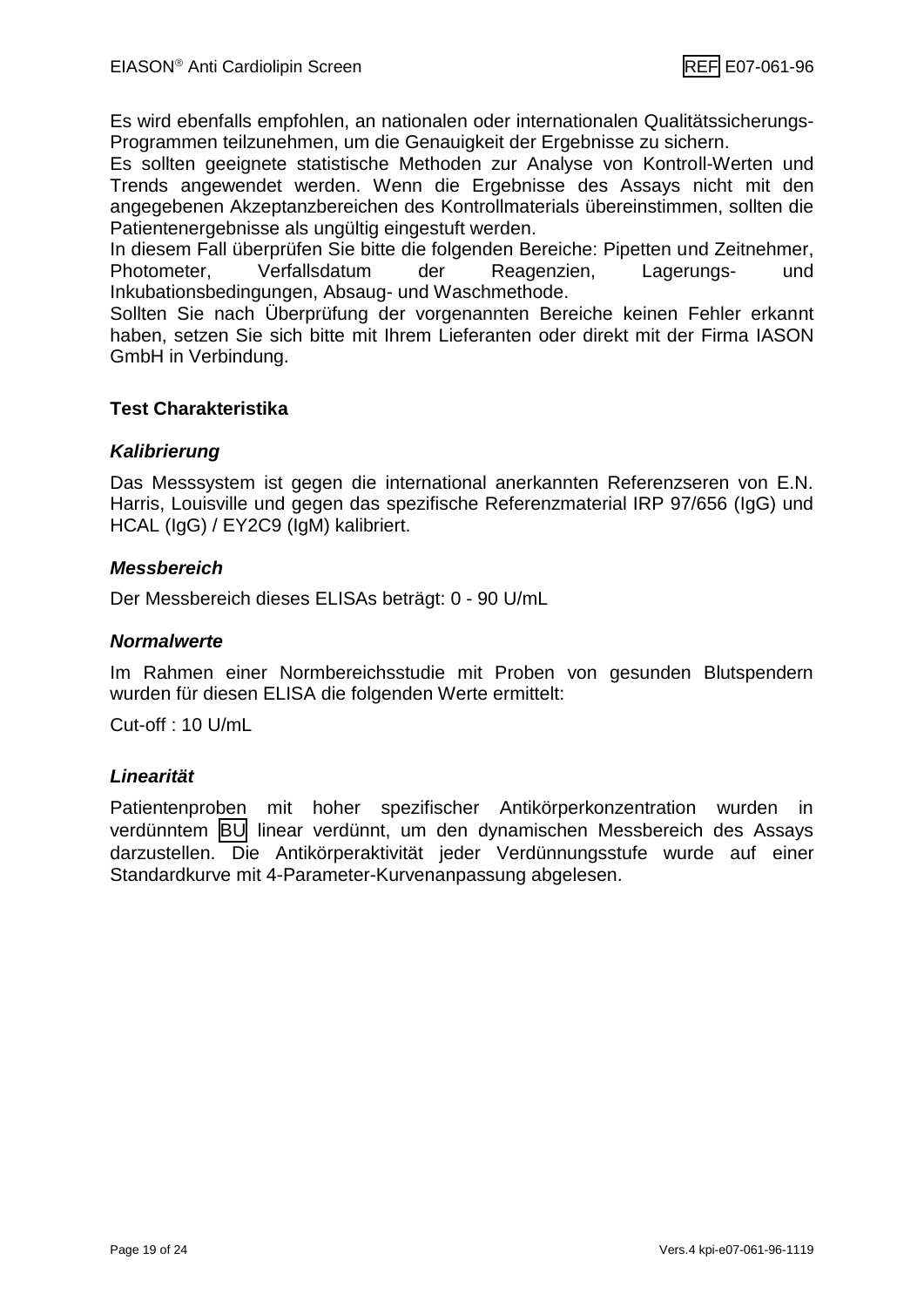| <b>Probe</b> | Verdünnung | Gemessen<br>[U/mL] | <b>Erwartet</b><br>[U/mL] | G/E<br>[%] |
|--------------|------------|--------------------|---------------------------|------------|
| 1            | 1:100      | 91,0               | 91,0                      | 100        |
|              | 1:200      | 47,7               | 45,5                      | 105        |
|              | 1:400      | 24,0               | 22,8                      | 105        |
|              | 1:800      | 11,5               | 11,4                      | 101        |
|              | 1:1600     | 6,0                | 5,7                       | 105        |
| 2            | 1:100      | 69,1               | 69,1                      | 100        |
|              | 1:200      | 33,5               | 34,6                      | 97         |
|              | 1:400      | 15,9               | 17,3                      | 92         |
|              | 1:800      | 7,8                | 8,6                       | 91         |
|              | 1:1600     | 4,1                | 4,3                       | 95         |

#### *Nachweisgrenze*

Die funktionale Sensitivität wurde getestet und bestimmt mit 1 U/ml.

# *Reproduzierbarkeit*

#### Intra-Assay-Präzision:

Der Variationskoeffizient (VK) wurde berechnet für drei Proben mit je 24 Bestimmungen in einem Lauf. Ergebnisse der Präzision in der Serie sind in der Tabelle zusammengefasst.

| <b>Intra-Assay</b> |                             |               |  |
|--------------------|-----------------------------|---------------|--|
| <b>Probe</b>       | <b>Mittelwert</b><br>[U/mL] | <b>VK [%]</b> |  |
|                    | 5,8                         | 12,4          |  |
| 2                  | 15,8                        | 8,1           |  |
| 3                  | 43,7                        | 4,7           |  |
|                    | 75,9                        | 2.5           |  |

#### Inter-Assay Präzision:

Der Variationskoeffizient (VK) wurde berechnet für drei Proben aus jeweils 6 Bestimmungen in 5 Läufen.

Ergebnisse der Präzision von Lauf-zu-Lauf sind in der Tabelle zusammengefasst.

| <b>Inter-Assay</b> |                             |               |
|--------------------|-----------------------------|---------------|
| <b>Probe</b>       | <b>Mittelwert</b><br>[U/mL] | <b>VK [%]</b> |
|                    | 4,5                         | 13,3          |
|                    | 14,8                        | 5,2           |
| વ                  | 42,1                        | 4,1           |
|                    | 70,2                        | 6,6           |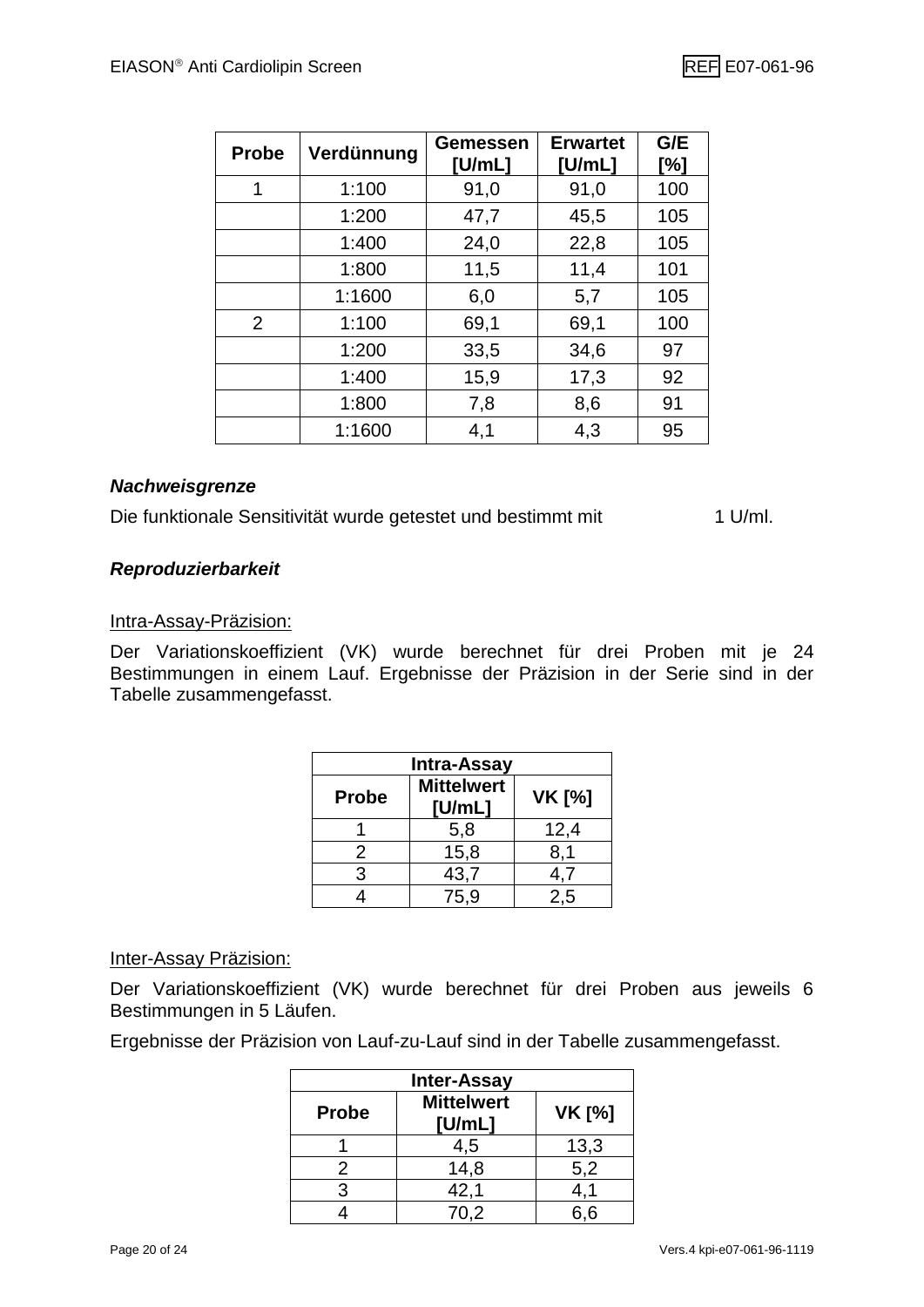## *Interferenzen*

Es konnten keine Interferenzen mit hämolytischen (bis 1000 mg/dL), lipämischen (bis 3 g/dL Triglyceride) oder Seren mit erhöhten Bilirubinwerten (bis 40 mg/dL) beobachtet werden. Wir empfehlen jedoch aus praktischen Gründen die Verwendung von stark hämolytischen oder lipämischen Proben zu vermeiden. Des Weiteren wurden keine interferierenden Effekte mit Antikoagulantien (EDTA, Heparin, Citrat) beobachtet.

## *Studienergenisse*

| Studienpopulation | n    | n Pos IgG | r%1 |
|-------------------|------|-----------|-----|
| Primäre APS       |      |           | 10C |
| Secundäre APS     | 65   | 61        |     |
| Normal humanseren | 150. |           | 5.3 |

|                           |                               | <b>Klinische Diagnose</b> |                |     |
|---------------------------|-------------------------------|---------------------------|----------------|-----|
|                           |                               | <b>Positiv</b>            | <b>Negativ</b> |     |
| EIASON <sup>®</sup> Anti  | <b>Positiv</b>                | 69                        |                |     |
| <b>Cardiolipin Screen</b> | <b>Negativ</b>                |                           | 142            |     |
|                           | <b>Summe</b>                  | 73                        | 150            | 223 |
|                           | $\bigcap$ $\bigcap$ $\bigcap$ |                           |                |     |

| Sensitivität:            | 94,5 % |
|--------------------------|--------|
| Spezifität:              | 94,7 % |
| Diagnostische Effizienz: | 94.6 % |

# **Grenzen des Tests**

Der EIASON® Anti-Cardiolipin Screen ist eine diagnostische Hilfe. Eine endgültige klinische Diagnose sollte nicht auf dem Ergebnis eines einzelnen Tests beruhen, sie sollte durch den behandelnden Arzt unter Berücksichtigung aller klinischen und labordiagnostischen Befunde erhoben werden. Die angegebenen Referenzbereiche für pathologische und normale Antikörperkonzentration in der Patientenprobe sollten als Empfehlung angesehen werden. Jedes Labor sollte seinen eigenen Referenzbereich etablieren nach ISO 15189 oder nach anderen anwendbaren Laborrichtlinien.

# **Rechtliche Grundlagen**

# *Zuverlässigkeit der Ergebnisse*

Der Test muss exakt gemäß der Testanleitung des Herstellers abgearbeitet werden. Darüber hinaus muss der Benutzer sich strikt an die Regeln der GLP (Good Laboratory Practice) oder andere eventuell anzuwendende Regeln oder nationale gesetzliche Vorgaben halten. Dies betrifft besonders den Gebrauch der Kontrollreagenzien. Es ist sehr wichtig, bei der Testdurchführung stets eine ausreichende Anzahl Kontrollen zur Überprüfung der Genauigkeit und Präzision mitlaufen zu lassen. Die Testergebnisse sind nur gültig, wenn alle Kontrollen in den vorgegebenen Bereichen liegen, und wenn alle anderen Testparameter die vorgegebenen Spezifikationen für diesen Assay erfüllen. Wenn Sie bezüglich eines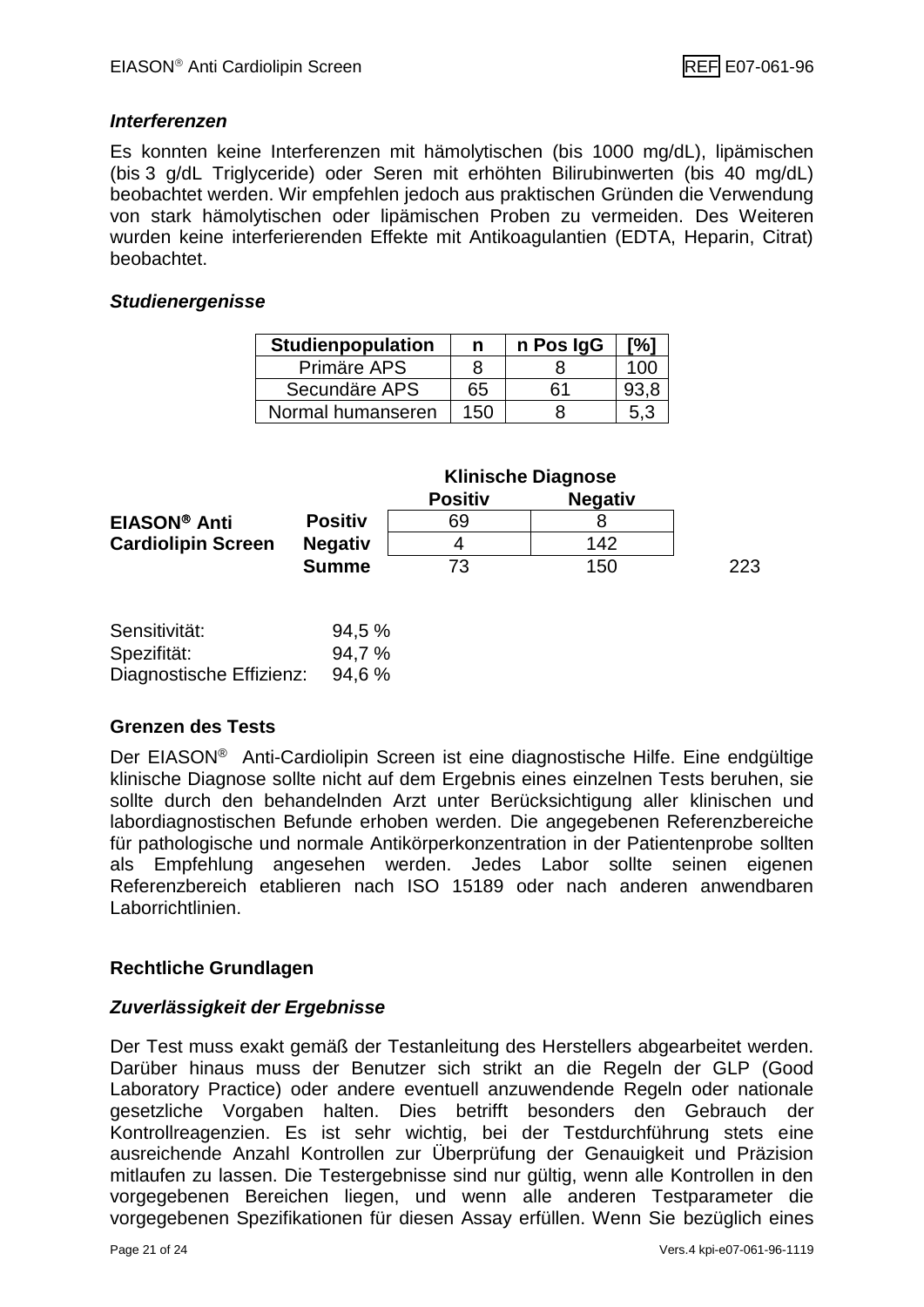Ergebnisses Zweifel oder Bedenken haben, setzen Sie sich bitte mit der Firma IASON GmbH in Verbindung.

# *Therapeutische Konsequenzen*

Therapeutische Konsequenzen sollten keinesfalls nur aufgrund von Laborergebnissen erfolgen, selbst dann nicht, wenn alle Testergebnisse mit den in "Zuverlässigkeit der Ergebnisse" genannten Voraussetzungen übereinstimmen. Jedes Laborergebnis ist nur ein Teil des klinischen Gesamtbildes eines Patienten. Nur in Fällen, in denen die Laborergebnisse in akzeptabler Übereinstimmung mit dem allgemeinen klinischen Bild des Patienten stehen, sollten therapeutische Konsequenzen eingeleitet werden. Das Testergebnis allein sollte niemals als alleinige Grundlage für die Einleitung therapeutischer Konsequenzen dienen.

# *Haftung*

Jegliche Veränderungen des Testkits und/oder Austausch oder Vermischung von Komponenten unterschiedlicher Chargen von einem Testkit zu einem anderen, können die gewünschten Ergebnisse und die Gültigkeit des gesamten Tests negativ beeinflussen. Solche Veränderungen und/oder Austausch haben den Ausschluss jeglicher Ersatzansprüche zur Folge. Reklamationen, die aufgrund von Falschinterpretation von Laborergebnissen durch den Kunden gemäß Punkt "Therapeutische Konsequenzen" erfolgen, sind ebenfalls abzuweisen. Im Falle jeglicher Reklamation ist die Haftung des Herstellers maximal auf den Wert des Testkits beschränkt. Jegliche Schäden, die während des Transports am Kit entstanden sind, unterliegen nicht der Haftung des Herstellers.

# **Literatur**

- 1. Banzato A, Pozzi N, Frasson R, De F, V, Ruffatti A, Bison E et al. Antibodies to Domain I of beta(2)Glycoprotein I are in close relation to patients risk categories in Antiphospholipid Syndrome (APS). Thromb Res 2011; 128(6):583-6.
- 2. Bertolaccini ML, Amengual O, Atsumi T, Binder WL, de LB, Forastiero R et al. 'Noncriteria' aPL tests: report of a task force and preconference workshop at the 13th International Congress on Antiphospholipid Antibodies, Galveston, TX, USA, April 2010. Lupus 2011; 20(2):191-205.
- 3. de Laat B, de Groot PG. Autoantibodies directed against domain I of beta2-glycoprotein I. Curr Rheumatol Rep 2011; 13(1):70-6.
- 4. de Laat B, Mertens K, de Groot PG. Mechanisms of disease: antiphospholipid antibodiesfrom clinical association to pathologic mechanism. Nat Clin Pract Rheumatol 2008; 4(4):192-9.
- 5. de Laat B, Pengo V, Pabinger I, Musial J, Voskuyl AE, Bultink IE et al. The association between circulating antibodies against domain I of beta2-glycoprotein I and thrombosis: an international multicenter study.J Thromb Haemost 2009; 7(11):1767-73.
- 6. Espinosa G, Cervera R. Antiphospholipid syndrome. Arthritis Res Ther 2008; 10(6):230.
- 7. Favaloro EJ, Wong RC. Laboratory testing for the antiphospholipid syndrome: making sense of antiphospholipid antibody assays. Clin Chem Lab Med 2011; 49(3):447-61.
- 8. Fischer MJ, Rauch J, Levine JS. The antiphospholipid syndrome. Arthritis Rheum 2007; 27(1):35-46.
- 9. Giannakopoulos B, Passam F, Ioannou Y, Krilis SA. How we diagnose the antiphospholipid syndrome. Blood 2009; 113(5):985-94.
- 10. Greaves M, Cohen H, Machin SJ, Mackie I. Guidelines on the investigation and management of the antiphospholipid syndrome. Br J Haematol 2000; 109(4):704-15.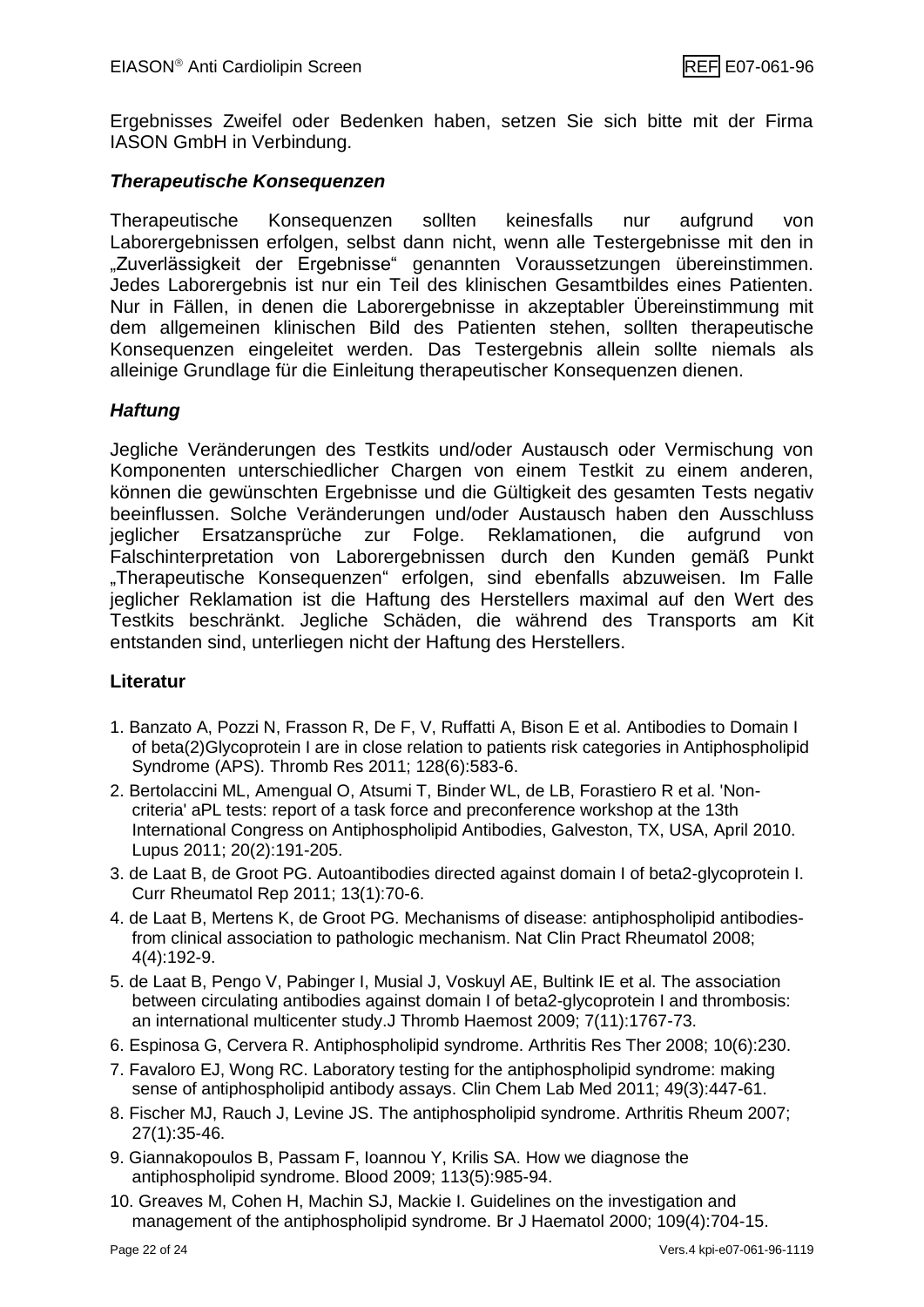- 11. Hughes GR. Hughes syndrome: antiphospholipid syndrome. J R Coll Physicians Lond 1998; 32(3):260-4.
- 12. Hughes GR. Hughes Syndrome (the antiphospholipid syndrome): ten clinical lessons. Autoimmun Rev 2008; 7(3):262-6.
- 13. Hughes GR. Antiphospholipid syndrome, migraine and stroke. Lupus 2010; 19(5):555-6.
- 14. Hughes GR, Harris NN, Gharavi AE. The anticardiolipin syndrome. J Rheumatol 1986; 13(3):486-9.
- 15. Koike T, Bohgaki M, Amengual O, Atsumi T. Antiphospholipid antibodies: lessons from the bench.J Autoimmun 2007; 28(2-3):129-33.
- 16. Lakos G, Favaloro EJ, Harris EN, Meroni PL, Tincani A, Wong RC et al. International consensus guidelines on anticardiolipin and anti-beta2-glycoprotein I testing: report from the 13th International Congress on Antiphospholipid Antibodies. Arthritis Rheum 2012; 64(1):1-10.
- 17. Mackworth-Young C. Primary antiphospholipid syndrome: a distinct entity? Autoimmun Rev 2006; 5(1):70-5.
- 18. Miyakis S, Lockshin MD, Atsumi T, Branch DW, Brey RL, Cervera R et al. International consensus statement on an update of the classification criteria for definite antiphospholipid syndrome (APS). J Thromb Haemost 2006; 4(2):295-306.
- 19. Molina JF, Gutierrez-Urena S, Molina J, Uribe O, Richards S, De CC et al. Variability of anticardiolipin antibody isotype distribution in 3 geographic populations of patients with systemic lupus erythematosus. J Rheumatol 1997; 24(2):291-6.
- 20. Oku K, Atsumi T, Amengual O, Koike T. Antiprothrombin antibody testing: detection and clinical utility. Semin Thromb Hemost 2008; 34(4):335-9.
- 21. Pengo V, Biasiolo A, Bison E, Chantarangkul V, Tripodi A. Antiphospholipid antibody ELISAs: survey on the performance of clinical laboratories assessed by using lyophilized affinity-purified IgG with anticardiolipin and anti-beta2-Glycoprotein I activity. Thromb Res 2007; 120(1):127-33.
- 22. Pierangeli SS, de Groot PG, Dlott J, Favaloro E, Harris EN, Lakos G et al. 'Criteria' aPL tests: report of a task force and preconference workshop at the 13th International Congress on Antiphospholipid Antibodies, Galveston, Texas, April 2010. Lupus 2011; 20(2):182-90.
- 23. Pierangeli SS, Favaloro EJ, Lakos G, Meroni PL, Tincani A, Wong RC et al. Standards and reference materials for the anticardiolipin and anti-beta-2-glycoprotein I assays: a report of recommendations from the APL Task Force at the  $13<sup>th</sup>$  International Congress on Antiphospholipid Antibodies. Clin Chim Acta 2012; 413(1-2):358-60.
- 24. Sinico RA, Bollini B, Sabadini E, Di Toma L, Radice A. The use of laboratory tests in diagnosis and monitoring of systemic lupus erythematosus. J Nephrol JID - 9012268 2002; 15 Suppl 6:S20-S27.
- 25. Tincani A, Andreoli L, Casu C, Cattaneo R, Meroni P. Antiphospholipid antibody profile: implications for the evaluation and management of patients. Lupus 2010; 19(4):432-5.
- 26. Tincani A, Morozzi G, Afeltra A, Alessandri C, Allegri F, Bistoni O et al. Antiprothrombin antibodies: a comparative analysis of homemade and commercial methods. A collaborative study by the Forum Interdisciplinare per la Ricerca nelle Malattie Autoimmuni (FIRMA). Clin Exp Rheumatol 2007; 25(2):268-74.
- 27. Wilson WA, Gharavi AE, Koike T, Lockshin MD, Branch DW, Piette JC et al. International consensus statement on preliminary classification criteria for definite antiphospholipid syndrome: report of an international workshop. Arthritis Rheum 1999; 42(7):1309-11.
- 28. Wong RC, Favaloro EJ, Adelstein S, Baumgart K, Bird R, Brighton TA et al. Consensus guidelines on anti-beta 2 glycoprotein I testing and reporting. Pathology 2008; 40(1):58- 63.
- 29. Wong RC, Gillis D, Adelstein S, Baumgart K, Favaloro EJ, Hendle MJ et al. Consensus guidelines on anticardiolipin antibody testing and reporting. Pathology 2004; 36(1):63-8.